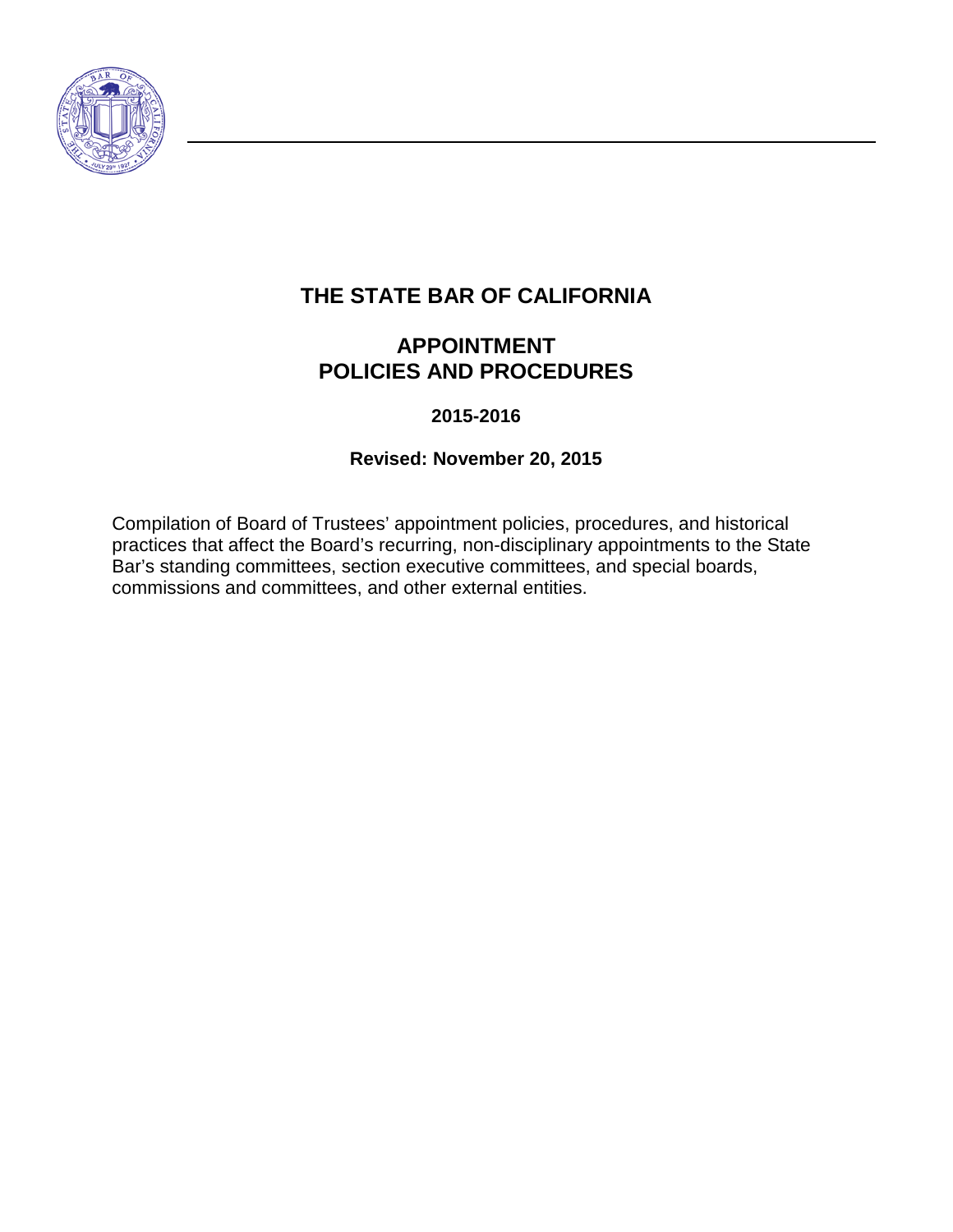# **TABLE OF CONTENTS**

## **POLICIES**

| Discipline, disciplinary probation           |
|----------------------------------------------|
| Same firm as a committee member              |
| Prior service on a committee                 |
| Serving on more than one committee           |
| State Bar employees                          |
| Ex-officio members, advisers and consultants |
| Inactive members                             |
| Out-of-state members                         |
| Section executive committees                 |
|                                              |
|                                              |
|                                              |
|                                              |
|                                              |
|                                              |
|                                              |

## **APPOINTMENT REVIEW PROCEDURE**

| APPOINTMENTS SCHEDULE: KEY DATES AND DEADLINES 26 |  |
|---------------------------------------------------|--|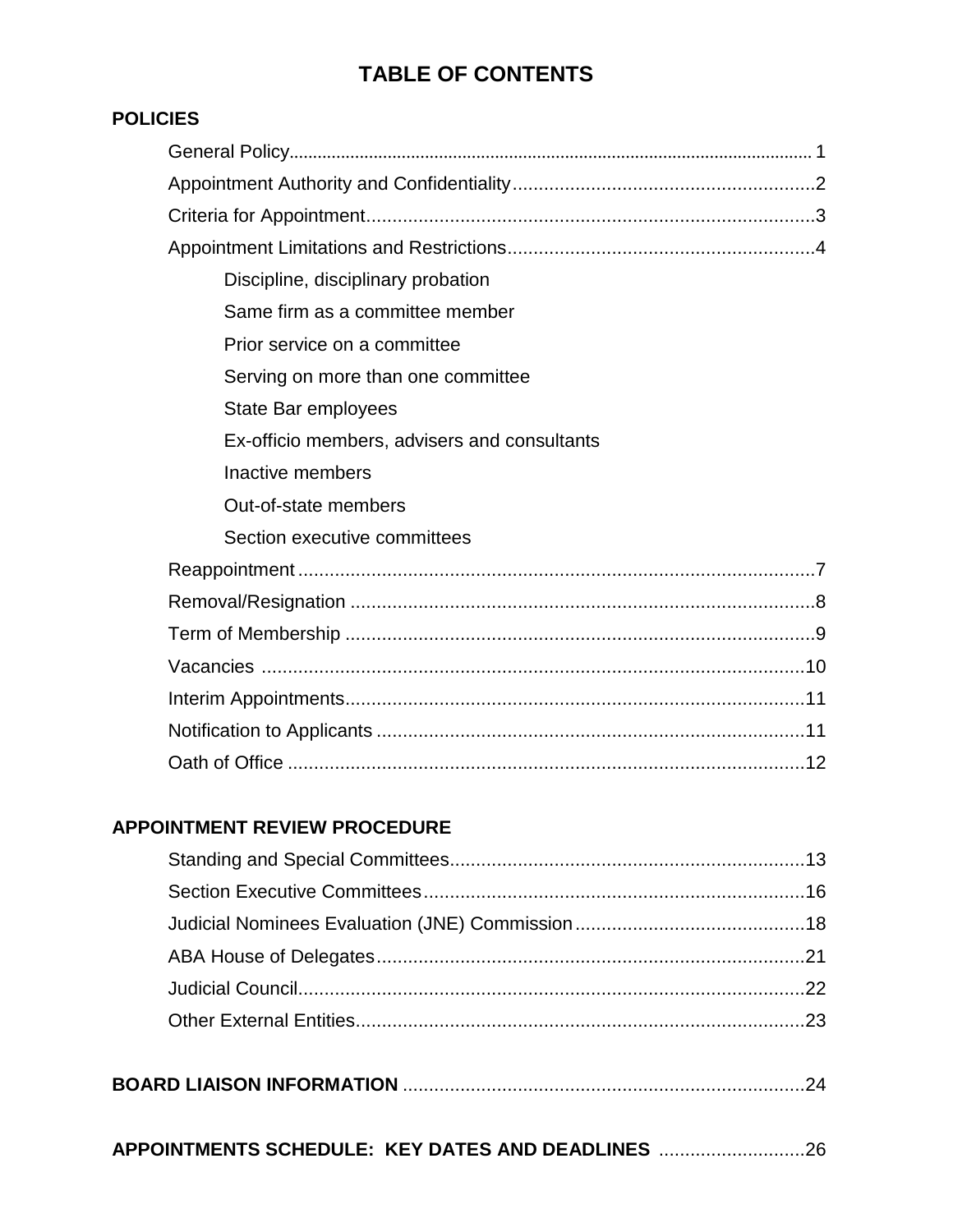# **GENERAL POLICY**

## **I. Appointments**

It is the policy of the Board of Trustees to encourage the opportunity of all members of the State Bar to participate in activities of committees and to achieve a diversified membership on committees (including, but not limited to, standing and special committees and executive bodies to which the Board of Trustees has the authority to make appointments) and in order to further encourage all members in such participation, the Board adopts the following procedures, applicable generally whenever there are vacant positions to be filled by Board appointments to such bodies.

**(Source: Board Resolutions June 1977, August 1987)**

## **II. Achieving a Diversified Membership**

Diversity includes a **multitude** of factors identified under Criteria, article 2, section 2, sub-paragraph b. (3). These factors include geography, type of practice, size of practice, gender, ethnicity, sexual orientation, disability, length of time in practice, etc.

#### **(Source: Board Resolution March 1997)**

#### **III. Participation of Diverse Members**

The State Bar of California values diversity and broad-based representation in its appointments. The recruitment and selection of applicants with diverse backgrounds, experiences, outlooks, and ideas and geographical diversity brings qualities essential to the governance of the legal profession and to the services the State Bar provides to its diverse members and to the public.

The State Bar's Board of Trustees is committed to the active solicitation and encouragement of members with a broad array of backgrounds and life experiences including members with skills or attributes that are underrepresented in the legal profession to submit applications for appointments to all bar sponsored entities.

The State Bar provides equal access to all applicants and complies with all applicable anti-discrimination laws in its appointment process.

#### **(Source: Board Resolution July 2015)**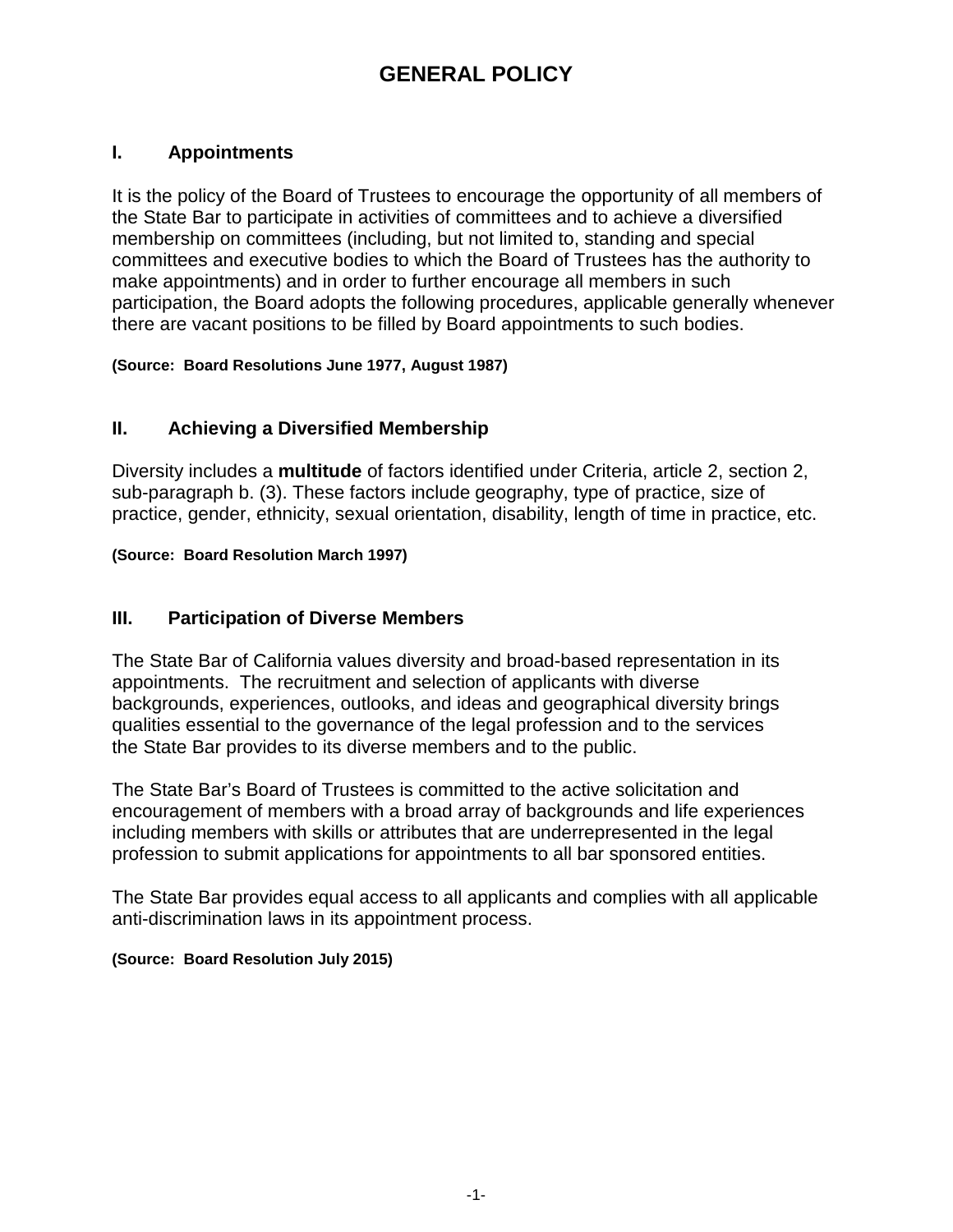# **AUTHORITY AND CONFIDENTIALITY**

#### **I. Appointment**

**Authority** – The Board has the ultimate authority and responsibility to make appointments from among applicants.

**Confidentiality** – Appointment recommendations are confidential until the Board has made the appointments.

**(Source: Business & Professions[B&P] Code §6026.5; State Bar Rule 6.55 (A); Board Resolutions June 1977, July 1981, August 1987)**

## **II. Applications**

**Confidentiality** – Applications for appointment to any entity to which the Board appoints are treated as confidential. This includes any material submitted with the application. In addition, the fact someone has applied for appointment is treated as confidential. Information concerning applications for appointment is released to those persons involved in the appointment process, e.g., Board members, section and committee officers, and all staff necessary to assist in the appointment process.

**Applications and Letters of Recommendation** – Applicants are to file the current application form [e.g., 2016-2017]. Applicants who previously applied must submit a new application form. All applications and letters of recommendation, or copies of letters of recommendation, must be submitted to the Appointments Office.

**Distribution** – Applications shall be maintained in confidence and be available only to those persons involved in the appointment process.

**(Source: B&P Code §6026.5; Board Resolutions June 1977, July 1981, August 1987)**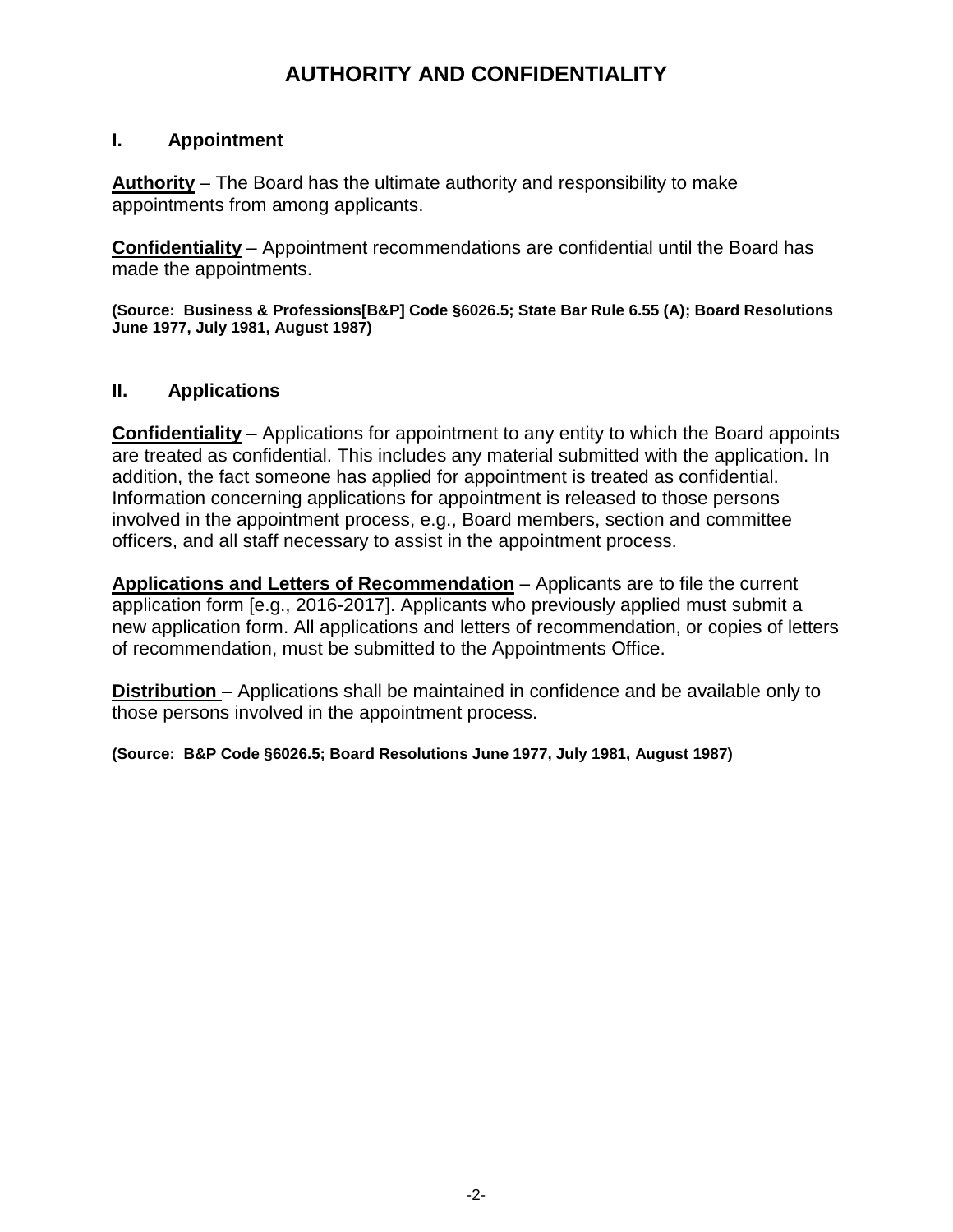# **CRITERIA**

## **I. Criteria for Appointment**

The Board adopts the following criteria to guide the board committee which reviews, reports on and makes recommendations to the Board concerning such appointments:

- a. In considering recommendations of applicants to the Board for appointment, the board committee shall:
	- 1) Define the general and specific purposes of the entity to which the appointments are to be made and other relevant factors relating to its duties and functions, including, but not limited to, the number of meetings budgeted or anticipated, the estimated volunteer time, the difficulty of tasks, and projected work product deadlines.
	- 2) Identify particular, legal, organizational or cultural expertise that may be appropriate for meaningful contribution to the entity's purposes, duties and functions.

#### **(Source: Board Resolution August 1987, July 2015)**

- 3) Identify factors which encourage breadth and depth of perspectives including, but not limited to, the following:
	- length of time in the practice of law or, if appointment is of a person who not a lawyer, the length of time in a given profession or vocation;
	- accomplishments of note;
	- proven commitment to volunteer work or strong indication of capacity and desire for making the expected time commitment
	- personal recommendations for the appointment;
	- educational background;
	- geographic location of residence and work;
	- size of law firm or of practice;
	- types of employment and types of specific interests represented by law practice or employment (e.g., house counsel, public, private, etc.; personal injury, litigation, plaintiff or defense, etc.);
	- gender, age, race, ethnicity and other factors of minority status including religious creed, physical or mental disability, or sexual orientation contributing to diversity and broad representation;
	- prior experience in national, state or local bar association work, or similar experience if a non-lawyer appointment;
	- prior experience in the subject area of the entity.

#### **(Source: Board Resolutions September 1981, August 1987)**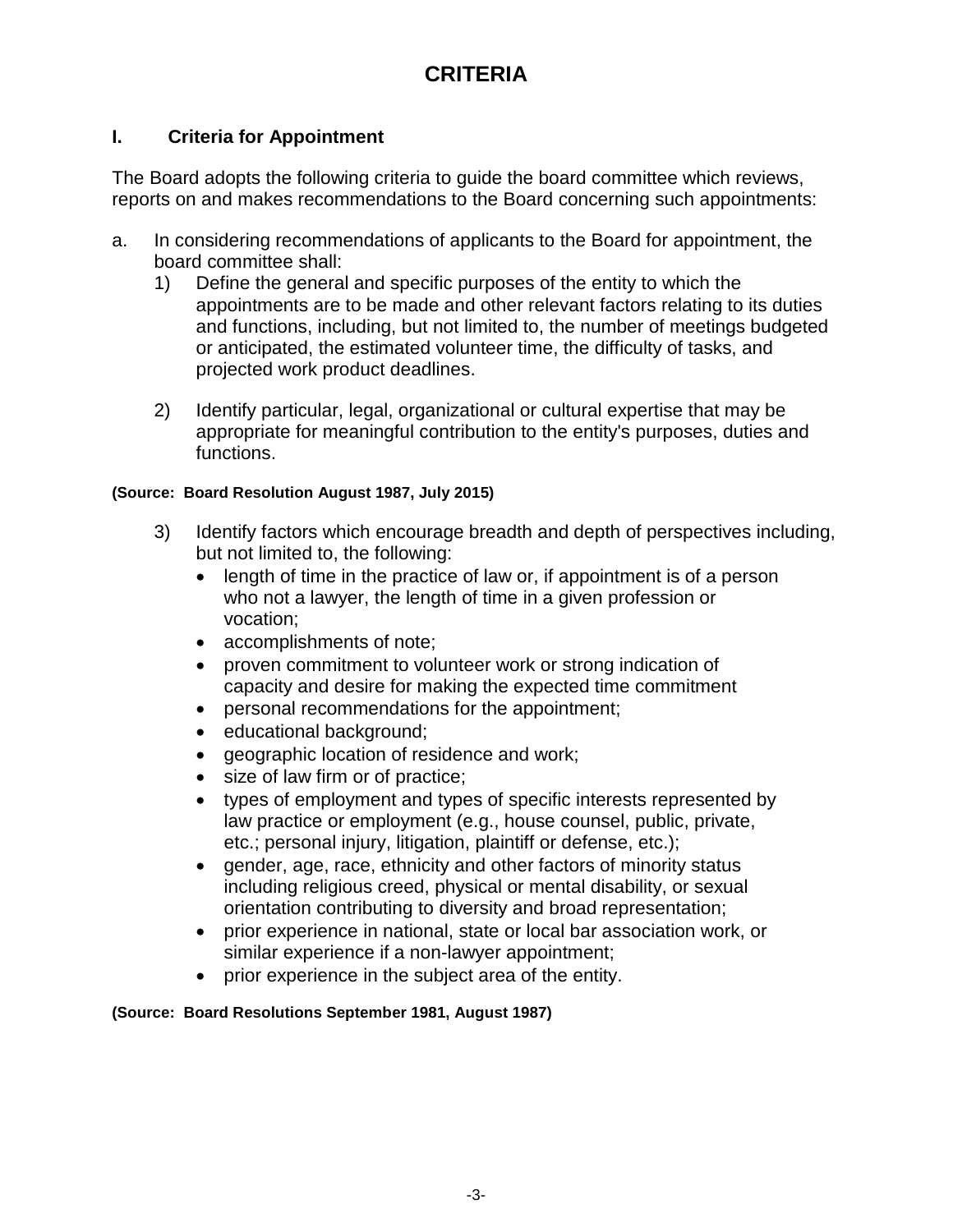# **LIMITATIONS AND RESTRICTIONS**

## **I. Factors Which Militate AGAINST Appointment**

The board committee shall identify the following factors which could militate against appointment, but which should be weighed among other factors:

**Discipline** – If a lawyer appointment, whether there is any public information known to the State Bar about the applicant or a record of public discipline imposed.

**Same firm** – Whether any other member of applicant's firm is on the entity.

**Previous term** – Whether the applicant previously served on the entity.

**(Source: Board Resolutions, June 1977 and August 1987)**

## **II. Disciplinary Probation**

In no case shall the Board appoint a person who is subject to State Bar disciplinary probation.

**(Source: Board Resolution February 1994)**

## **III. Committee Members Serving on More than One Committee**

Only in exceptional cases shall the Board appoint one person to more than one committee or commission of the State Bar.

**(Source: Board Resolution** *May 1982)*

## **IV. Employees of the State Bar**

In order to minimize the potential for actual or perceived conflict and favoritism and to encourage maximum participation from the membership of the bar, that, as a general rule, the Board is not inclined to appoint members of the staff of the State Bar to section executive, standing and special committees and commissions of the bar; said policy to be disregarded only in the most exceptional circumstances.

#### **(Source: Board Resolution October 1990)**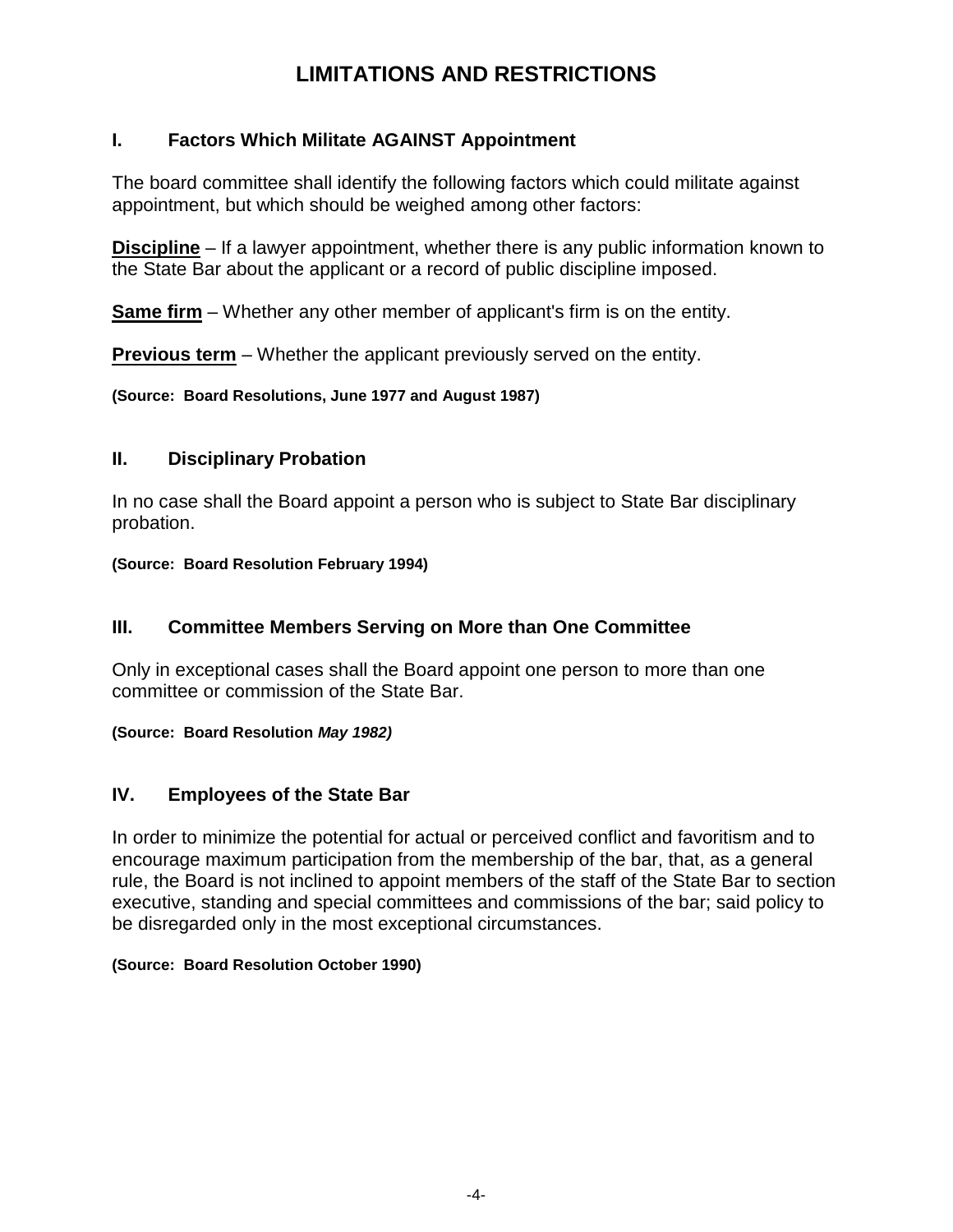## **V. Ex Officio Members, Advisers, and Consultants**

Unless expressly authorized by the Board, advisers, ex officio members, and consultants shall not be appointed to State Bar standing or special committees.

**(Source: Board Resolution September 1981)**

**Section Executive Committee** – A section executive committee may appoint nonvoting advisors who serve at the pleasure of the executive committee.

**(Source: State Bar Rule 3.54)**

#### **VI. Inactive Members**

An inactive member may be appointed by the Board upon any committee other than committee whose membership is restricted by statute or other Board policy.

**(Source: Board Resolution December 2004)**

## **VII. Out-of-State Members, Guidelines for Appointment**

An out-of-state member of the State Bar may be appointed to serve on a State Bar subentity subject to these Guidelines:

- 1) The potential appointee, considered in light of the relevant applicant pool shall fulfill the requirements and standards for appointment and be subject to the same appointment process and standards as resident members, except that;
- 2) Due consideration shall be given in the appointment process to the budget impact of any additional costs that may be incurred by the State Bar due to the service of the out-of-state member

#### **(Source: Board Resolution May 2005)**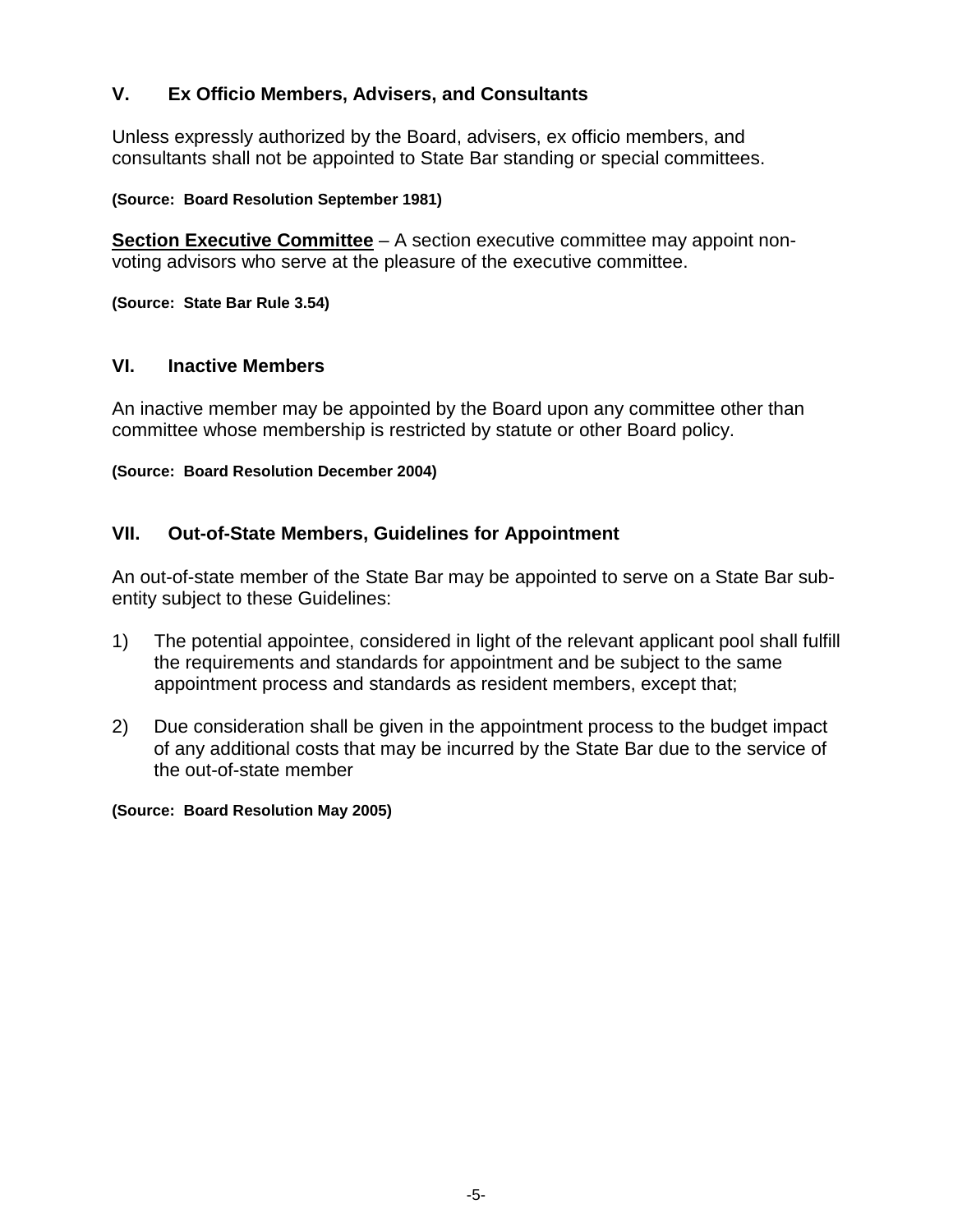## **VIII. Section Executive Committees**

**Eligibility** – Only members of the section are eligible for appointment to the executive committee. Section membership is open to members of the State Bar or judges of courts of records. A section's bylaws may authorize enrollment as associate members. No more than one-fourth of all section members may be associates. An associate member has all the privileges of section membership and may: 1) serve as an officer, 2) serve as a member of a committee, or 3) nominate, select or serve as members of its executive committee. **(Source: State Bar Rule 3.52)**

**Practice Areas** – To the extent practical, the executive committee shall be representative of the various fields covered by the section. No more than one attorney from any firm, corporation, entity or commission shall serve on an executive committee at the same time. **(Source: Board Resolutions May 1976, March 1977)**

**Membership** – A section must have an executive committee of at least 15 but no more than 17 members. Each member is appointed by the Board of Trustees for a three-year term to govern the section and to assist the board as it directs. Executive committee members are permitted to serve as an officer in a fourth year or as Chair, Vice Chair or Chair-Elect in a fifth year, or as Chair in a sixth year. Executive committee members must take an oath of office and are not entitled to compensation for their services. Executive committee members assume office on the last day of the State Bar's annual meeting and serve until their successors assume office. A vacant position is filled by the Board for the unexpired term. An executive committee may appoint non-voting advisors who serve at the pleasure of the committee. **(Source: State Bar Rule 3.54)**

**Officers** – The Board of Trustees must appoint as chair and vice of the executive committee members who have served on the committee at least a year at the time of assuming office. The committee must recommend candidates for these offices to the board. The chair and vice chair assume office on the last day of the State Bar's annual meeting and serve until their successors assume office. A vacant position is filled by the Board for the unexpired term. **(Source: State Bar Rule 3.55)**

**Historical Appointment Considerations** – The section executive committees generally have consisted of members who previously served on the section's standing or substantive committees or otherwise been active in section activities. Section participation is a factor considered during the appointment review.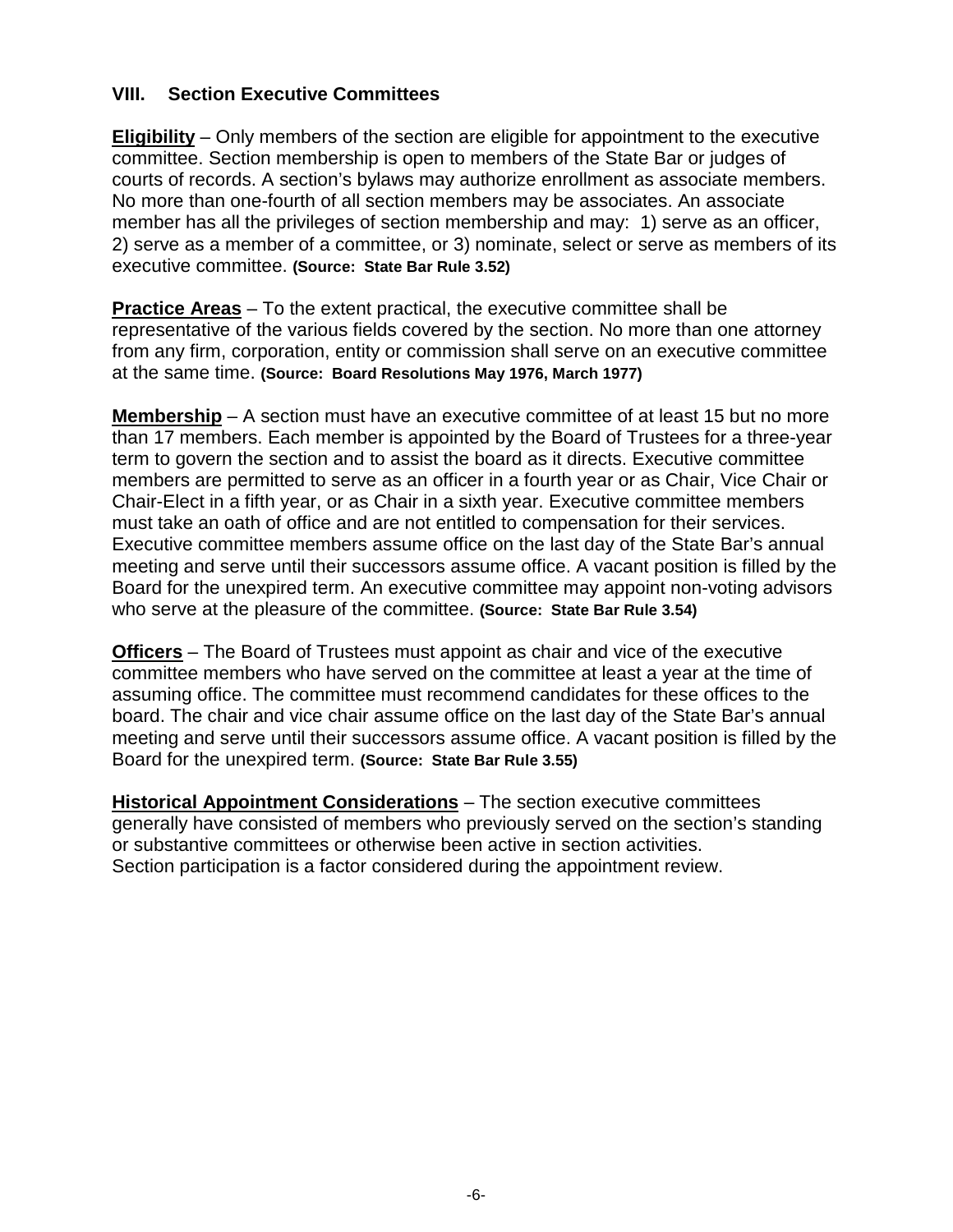# **REAPPOINTMENT**

## **I. Reappointment of Members**

**Members Filling Unexpired Vacancies** – Members appointed to fill unexpired terms of one year or less may be reappointed for a full three-year term. Members appointed to fill unexpired vacancies of more than one year are not eligible for reappointment, except to serve as an officer. This reappointment limitation does not apply to members of the Committee of Bar Examiners, LAP Oversight Committee, California Board of Legal Specialization and its Advisory Commissions, California Commission on Access to Justice, Legal Services Trust Fund Commission, and CEB Governing Committee.

**(Source: Board Resolutions April 1993, December 2001, July 2010, November 2013, July 2014.)** 

## **II. Reappointment of Officers**

Members appointed to fill unexpired vacancies of more than one year may be reappointed to serve as an officer. A member may be reappointed to a fourth year to serve as chair, vice-chair or chair-elect, or reappointed to serve a fifth year as chair; section executive and Mandatory Fee Arbitration committee members may be reappointed to serve a fourth year as an officer, a fifth year to serve as vice chair or chair-elect, or a sixth year to serve as chair.

**(Source: Board Resolutions August 1982, July 1986, April 1993, August 2004, July 2005; State Bar Rule 3.54)**

### **III. Procedure for Reappointment**

Unless required by the committee's established procedures, voting members of standing, section executive and special committees who are eligible for reappointment do not submit a new application. Instead, the committee submits its recommendation for the member's reappointment, or termination, in the nomination letter to the board committee and on the Appointments Office worksheet.

**Section Advisers** – The exceptions to this procedure are advisers of section executive committees. A section executive committee adviser who is elected to an officer position, or wishes to be considered for a voting member seat, must file a current application on file with the Appointments Office.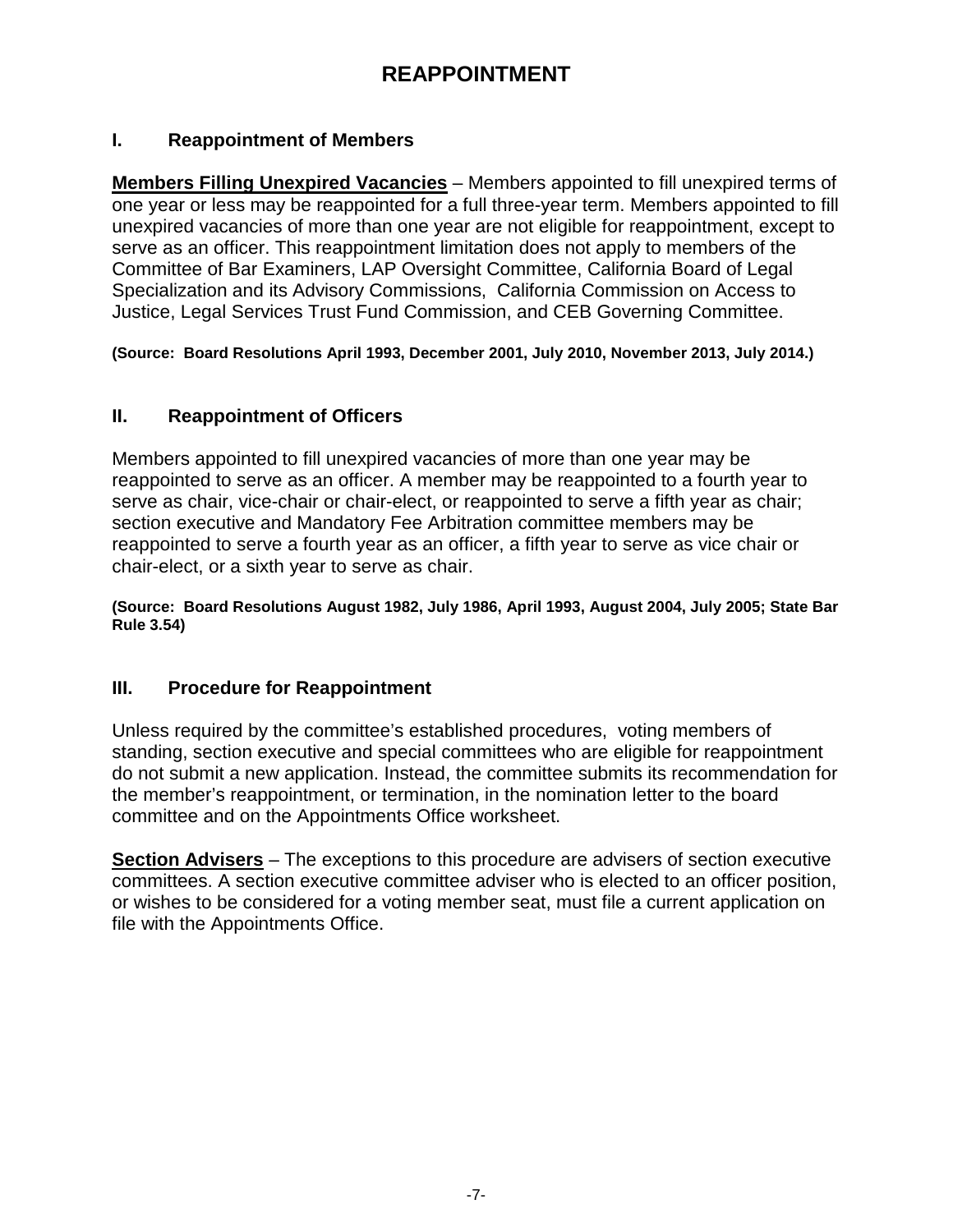# **REMOVAL / RESIGNATION**

#### **I. Removal of Committee Members**

Committee members serve at the pleasure of the Board. A committee member should not be asked to resign, and the Board should not remove a committee member from office, unless, without justification, the member refuses or persistently fails to perform his or her duties as a member of the committee.

If a committee member, without justification, refuses or persistently fails to perform his or her duties, or if other good cause exists, the Board may ask for the member's resignation or, if necessary, remove him or her from office. This policy should not be construed as limiting the inherent power of the Board to remove any such appointee from office at any time.

Standing and special committee members who miss more than one-third (1/3) of the regularly scheduled meetings during a committee year without good cause, may be deemed to have resigned from the committee. Policies adopted by the various section executive committees shall prevail.

**(Source: Board Resolutions August 1982, July 1986, August 2004)**

#### **II. Resignation / Declined Appointment**

The president or his or her designee is authorized, on behalf of the Board, to accept resignations of members of State Bar committees and accept resignations from their offices of chairperson and vice-chairpersons of State Bar committees.

#### **(Source: Board Resolutions August 1971, August 1987)**

**Procedure** – Members are to submit their letters of resignation and/or letters declining an appointment by first-class mail or e-mail to the Appointments Office at the State Bar's San Francisco office.

Upon receipt of the notice, the Appointments Office will advise the committee of any changes to its remaining applicant pool and the Board's agenda deadlines to submit recommendations to fill the vacancy by an interim appointment.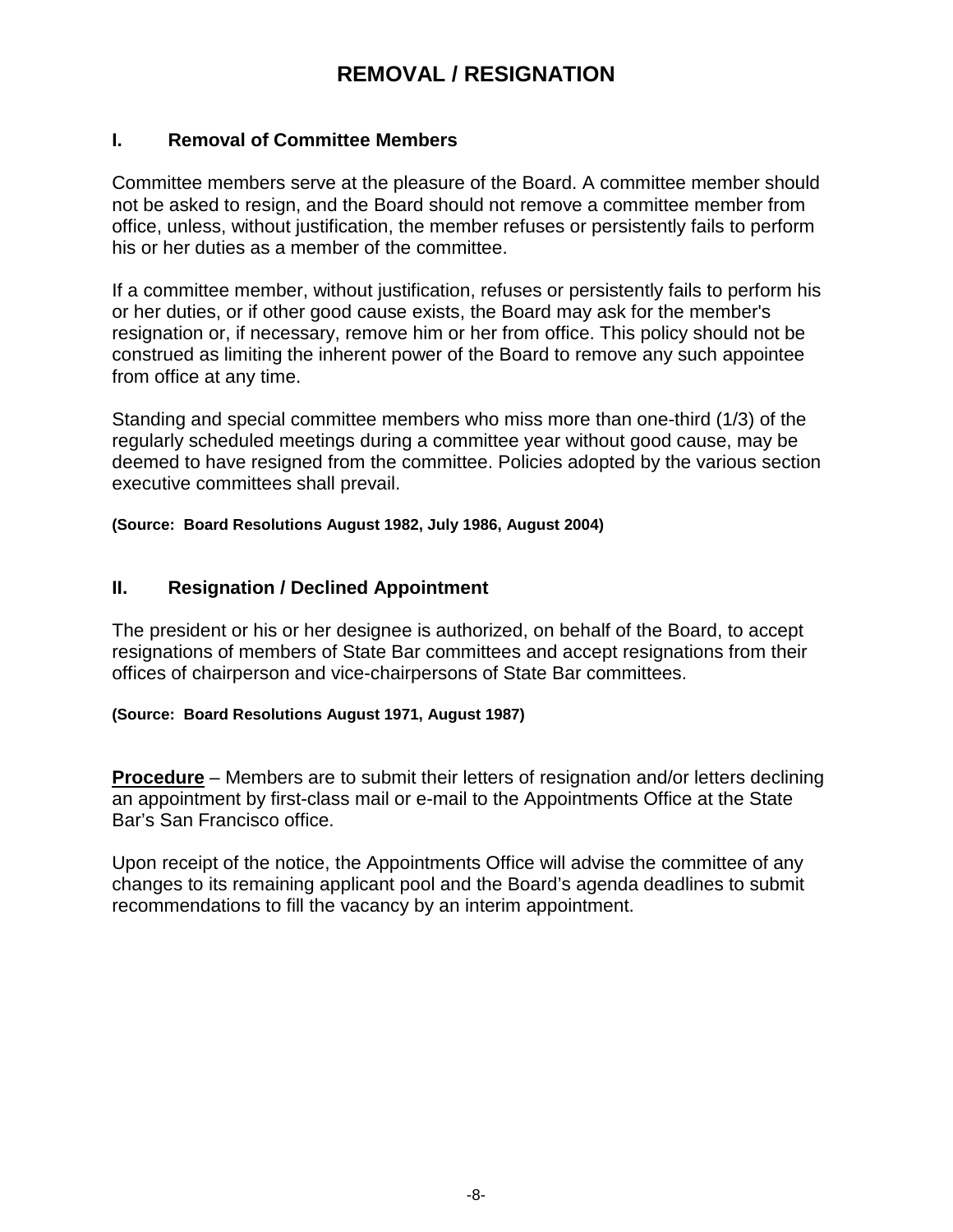# **TERM OF MEMBERSHIP**

### **I. Terms Follow the Committee Year**

Unless otherwise specified by the Board, appointment terms for standing, special and section executive committees follow the committee year. The normal committee year shall commence with the close of the Annual Meeting and continue until the close of the Annual Meeting of the following year.

#### **(Source: Board Resolution August 1992)**

#### **II. Maximum Term**

**Members** – The term of office for all members of standing, special and section executive committees shall be three years; said terms to be staggered. Members serve no more than three years, except to permit service as chair, vice-chair or chair-elect in a fourth year, or chair in a fifth year.

The exceptions to this policy are: the section executive and Mandatory Fee Arbitration committee members who serve as an officer in a fourth year, or a chair, vice chair or chair-elect in a fifth year or as chair in a sixth year; the Committee of Bar Examiners, the California Board of Legal Specialization and its Advisory Commissions, the Committee on Professional Liability Insurance and the LAP Oversight Committee and the California Board of Legal Specialization and its Advisory Commissions, whose members may serve four-year terms; the CEB Governing Committee, whose members serve two-year terms; and the California Commission on Access to Justice and Legal Services Trust Fund Commission, whose members may serve two consecutive three-year terms.

**Officers** – Officers are appointed by the Board and serve one-year terms unless otherwise designated by the Board.

**(Source: Board Resolutions August 1982, July 1986, December 1991, September 1996, December 2001, July 2004, July 2005; July 2010; November 2013, July 2014, November 2015; Agreement between the State Bar of California and the University of California Continuing Education of the Bar, §VIII A.6.; State Bar Rule 3.54; B&P Code §6230 et seq.)**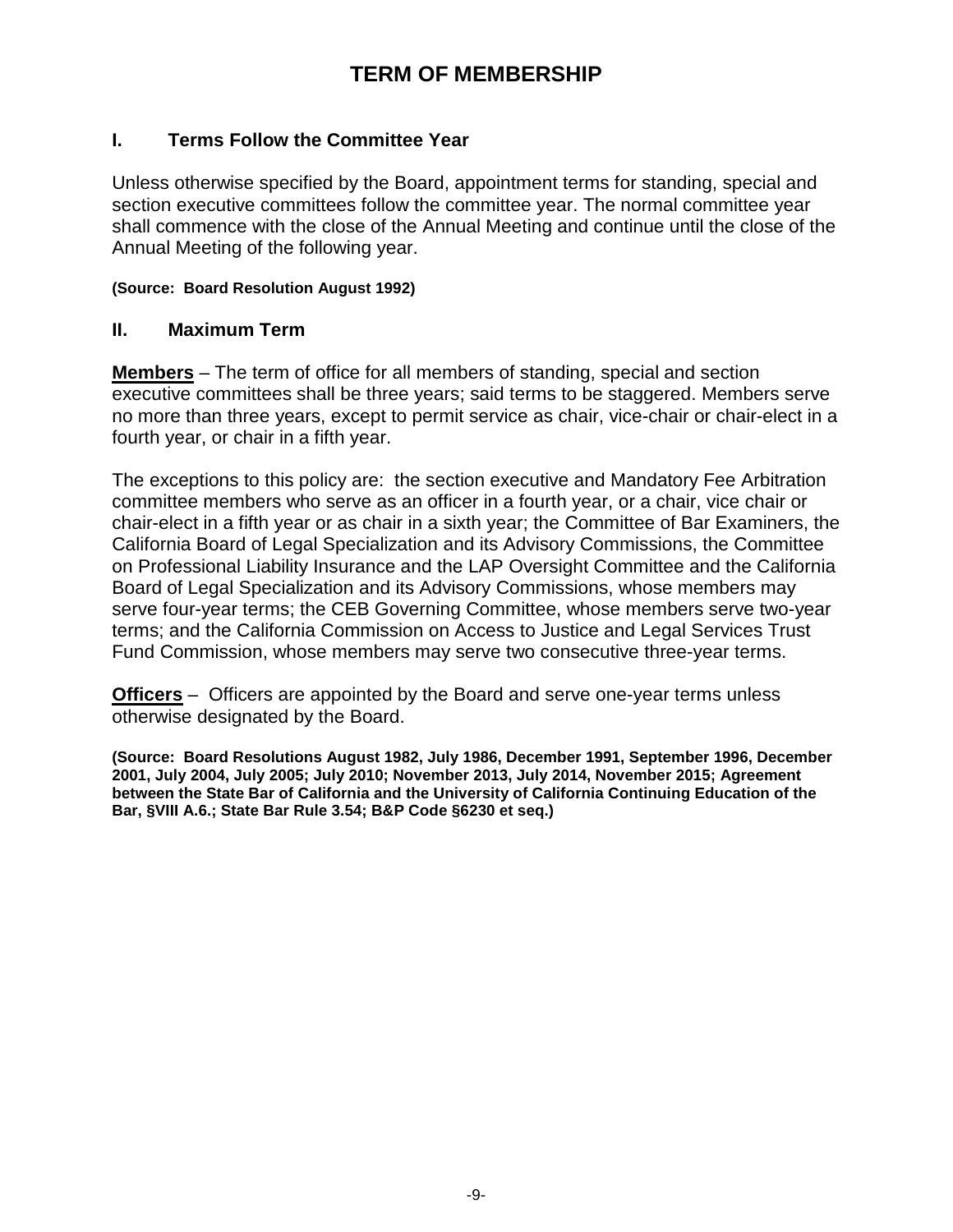# **VACANCIES**

### **I. Vacancies on Committees**

The Board, upon the recommendation of the appropriate board committee, shall fill vacancies on State Bar committees and section executive committees, occurring during the State Bar committee year.

The applicant pool for the vacancy shall consist of any of the following:

- (1) Applicants for the current committee year on file with the appointments administrator; or
- (2) Newly recruited applicants

The appropriate board committee shall review the recommendation(s), for each vacancy, and upon appropriate consultation with the chair of the entity, will submit a recommendation to the Board.

The Board will fill the vacancy, giving due consideration to the recommendation(s), consistent with the guidelines and policies herein established.

**(Source: Board Resolutions August 1971, June 1977, August 1987)**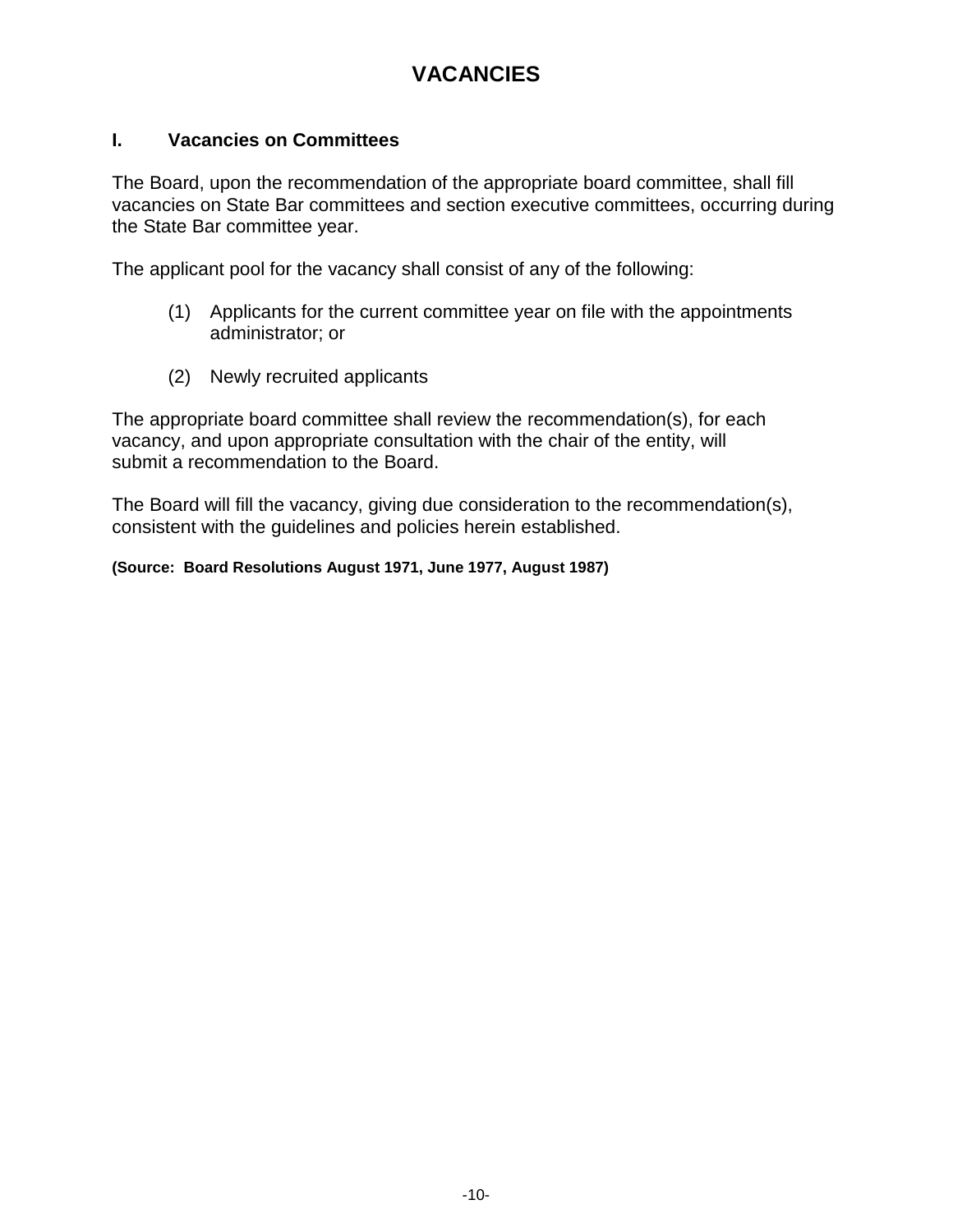## **APPOINTMENT REVIEW PROCEDURES STATE BAR AND EXTERNAL ENTITIES**

## **INTERIM APPOINTMENTS**

#### **Interim Appointment Procedure**

The interim appointments differ from regular appointments in that the terms of become effective immediately and retain the original expiration dates of the members being replaced.

**Interim Term** – An interim appointee serves only the remaining portion of the member's term; the term is effective immediately unless otherwise designated by the Board. Pursuant to the Board's reappointment policy, if an interim appointee serves one year or less, he or she is eligible for consideration for reappointment to a full three-year term; members appointed to vacancies of more than one year are not eligible for reappointment unless to serve as an officer.

**Process** – Upon notice of the vacancy, the Appointments Office advises the committee chair and/or staff liaison of the Board's agenda deadlines and process to submit an interim appointment agenda item. Interim appointments may be considered at the Board's November, March, May and July meetings.

The committee chair and /or the committee review the applications in accordance with the Board's appointment policies and the committee's established procedures. The agenda item for the interim appointment recommendation must be submitted in the formats required by the designated board committee and include the names of the nominee and alternate(s) for each vacancy as well as the reasons for the recommendation. The agenda item is due by the *agenda notice deadline* (typically on Friday, five weeks before the Board's scheduled meeting, see schedule at p. 29). All appointment recommendations are confidential until the Board has made the appointments (see Notification process below).

**Notification to Applicant and Committee** – Upon appointment, the Appointments Office will notify the staff liaison and mail the letter of appointment to the new member. The letter of appointment includes the oath of office, a committee roster reflecting the public address of record for the members, and general information pertaining to committee service (e.g., public communications, meeting rules and travel reimbursement).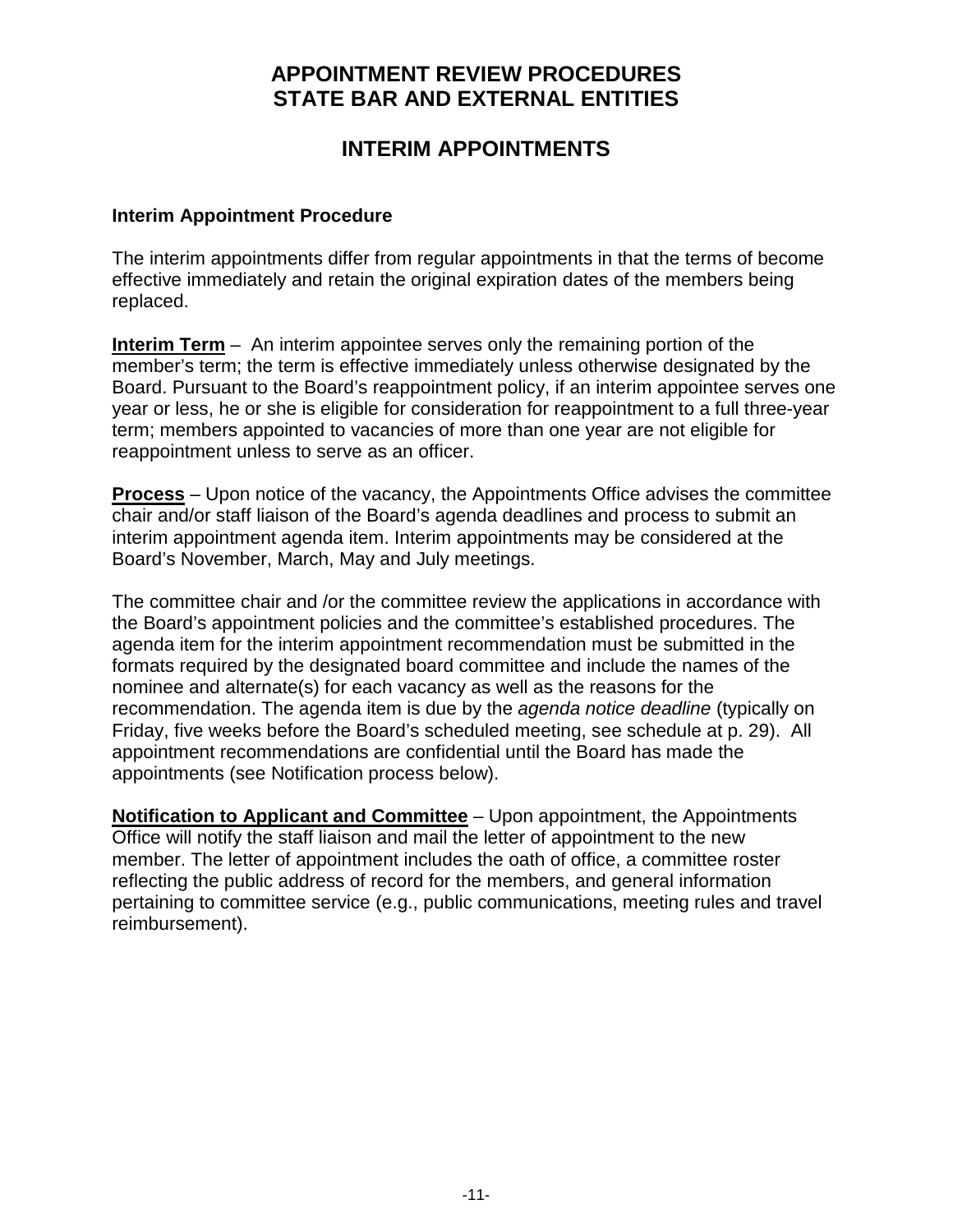# **OATH OF OFFICE**

**Oath of Office** – In accordance with Article XX, Section 3, of the California Constitution and required of all public officers pursuant to California Government Code Sections 1360 *et seq*., each new member appointed to a State Bar committee is required to file the oath of office for service on that committee with the State Bar. The oath is to be returned to the Appointments Office in the State Bar's San Francisco office within 30 days of the effective date of the appointment.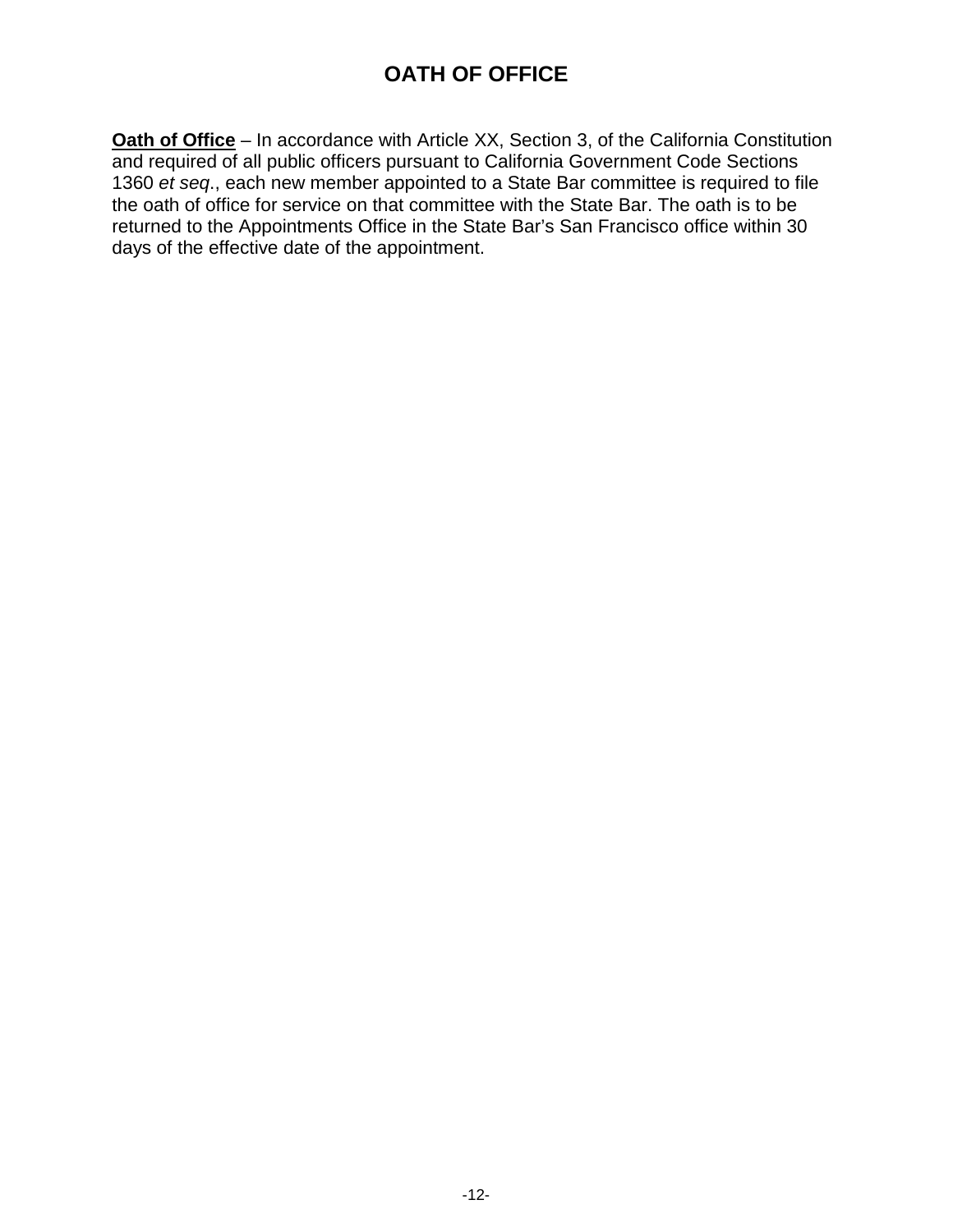## **APPOINTMENT REVIEW PROCEDURES STATE BAR AND EXTERNAL ENTITIES**

**(Source: Board Resolutions August 2003, December 2005, November 2006)**

## **Standing and Special Committee**

### **Standing Committees**

Administration of Justice (CAJ) Alternative Dispute Resolution (ADR) Appellate Courts (CAC) Bar Examiners (CBE) Delivery of Legal Services (SCDLS) Federal Courts (CFC) Group Insurance Program (COGIP) Mandatory Fee Arbitration (CMFA) Professional Liability Insurance (COPLI) Professional Responsibility and Conduct (COPRAC)

## **Special Boards, Committees and Commissions**

California Board of Legal Specialization (CBLS) and its advisory commissions

- Admiralty and Maritime Law Advisory (AMLAC)
- Appellate Law Advisory (ALAC)
- Bankruptcy Law Advisory (BLAC)
- Criminal Law Advisory (CLAC)
- Estate Planning, Trust and Probate Law Advisory (EPLAC)
- Family Law Advisory (FLAC)
- Franchise and Distribution Law Advisory (FDLAC)
- Immigration and Nationality Law Advisory (INLAC)
- Legal Malpractice Law Advisory (LMLAC)
- Taxation Law Advisory (TLAC)
- Workers' Compensation Law Advisory (WLAC)

California Commission on Access to Justice

California Young Lawyers Association Board of Directors (CYLA)

Client Security Fund (CSF) Commission

Continuing Education of the Bar (CEB) Governing Committee

Council on Access and Fairness (COAF)

Lawyer Assistance Program (LAP) Oversight Committee

Legal Services Trust Fund Commission (LSTF)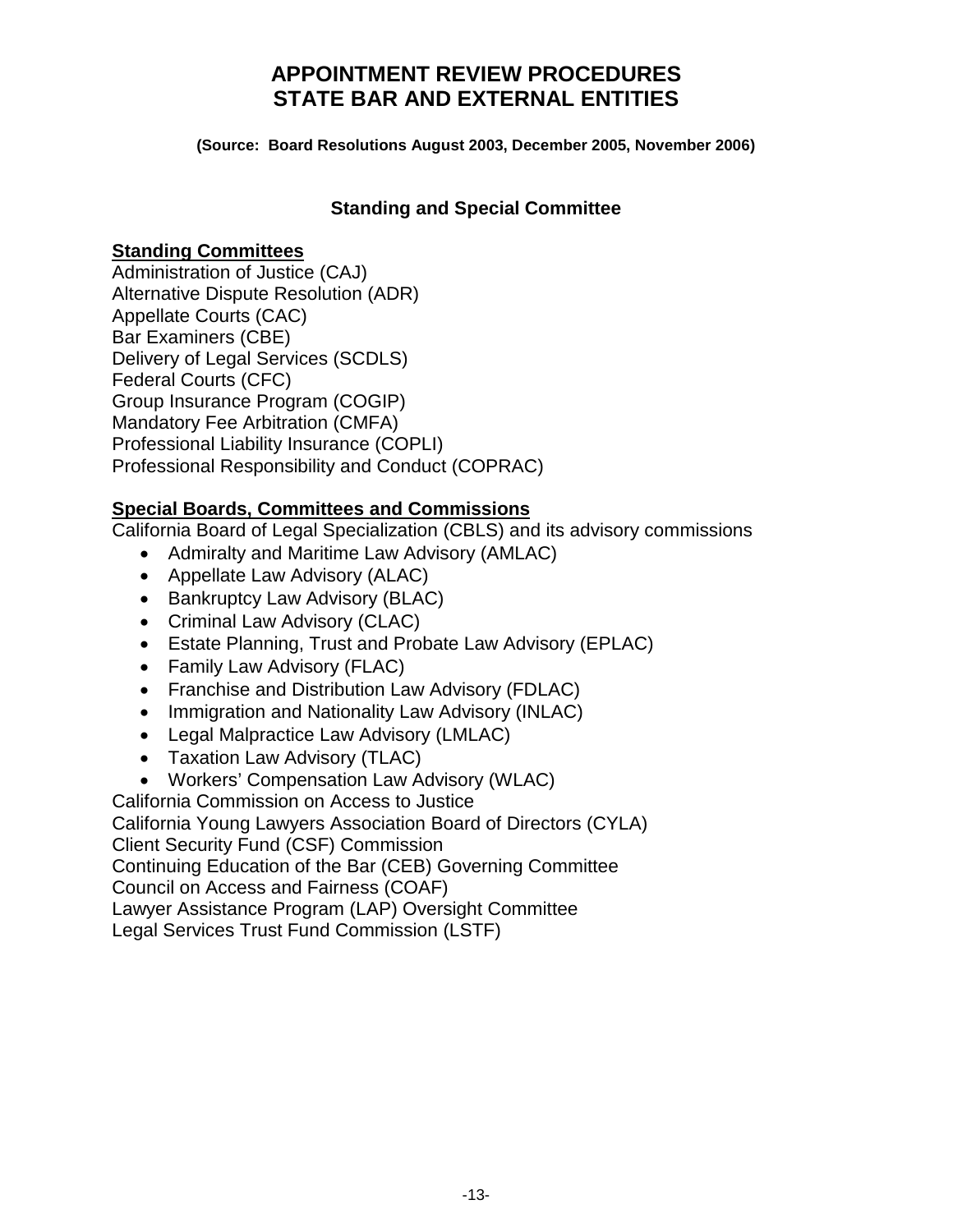### **Procedure for Reviewing New Applications**

- 1. Each State Bar standing and special committees listed above shall review the applications for new members in accordance with each committee's established procedures and Board policies. Each entity will submit its appointment recommendations by the established deadline to the Appointments Office on the appointment worksheet. At the same time, each committee shall also provide information regarding selection criteria and statistics of the current committee membership, applicant pool, and proposed new committee to the designated board committee on an appointment report form, or other manner as prescribed by the board committee.
- 2. Each committee chair is to submit written comments regarding the committee's ranking and the qualifications of the applications, the reappointments (if any), and proposed officers. A committee chair may also request to attend the board committee's meeting to participate in the discussion of his or her committee's appointment recommendations. Applications will be available to board committee members and at the meetings in which the appointments are discussed.
- 3. **Committee of Bar Examiners:** For the applicants to the Committee of Bar Examiners, the designated board committee will rank the new applicants and those seeking reappointment (if any) in order of preference. The Committee of Bar Examiners (CBE) will follow its normal process and provide board committee with information as to specific qualifications or criteria that must be met. The CBE chair will submit the committee's recommendations to the Appointments Office by the established deadline and also submit written comments for the board committee's consideration. The designated board committee chair, or his or her appointee, will serve as the primary board committee liaison to work with the committee during the review process. The CBE chair may also attend the board committee meeting to participate in the discussion of the CBE's appointments.
- 4. **Lawyer Assistance Program (LAP) Oversight Committee:** The board committee will review the applications for new and/or reappointment in accordance with statutory provisions and Board policies and procedures.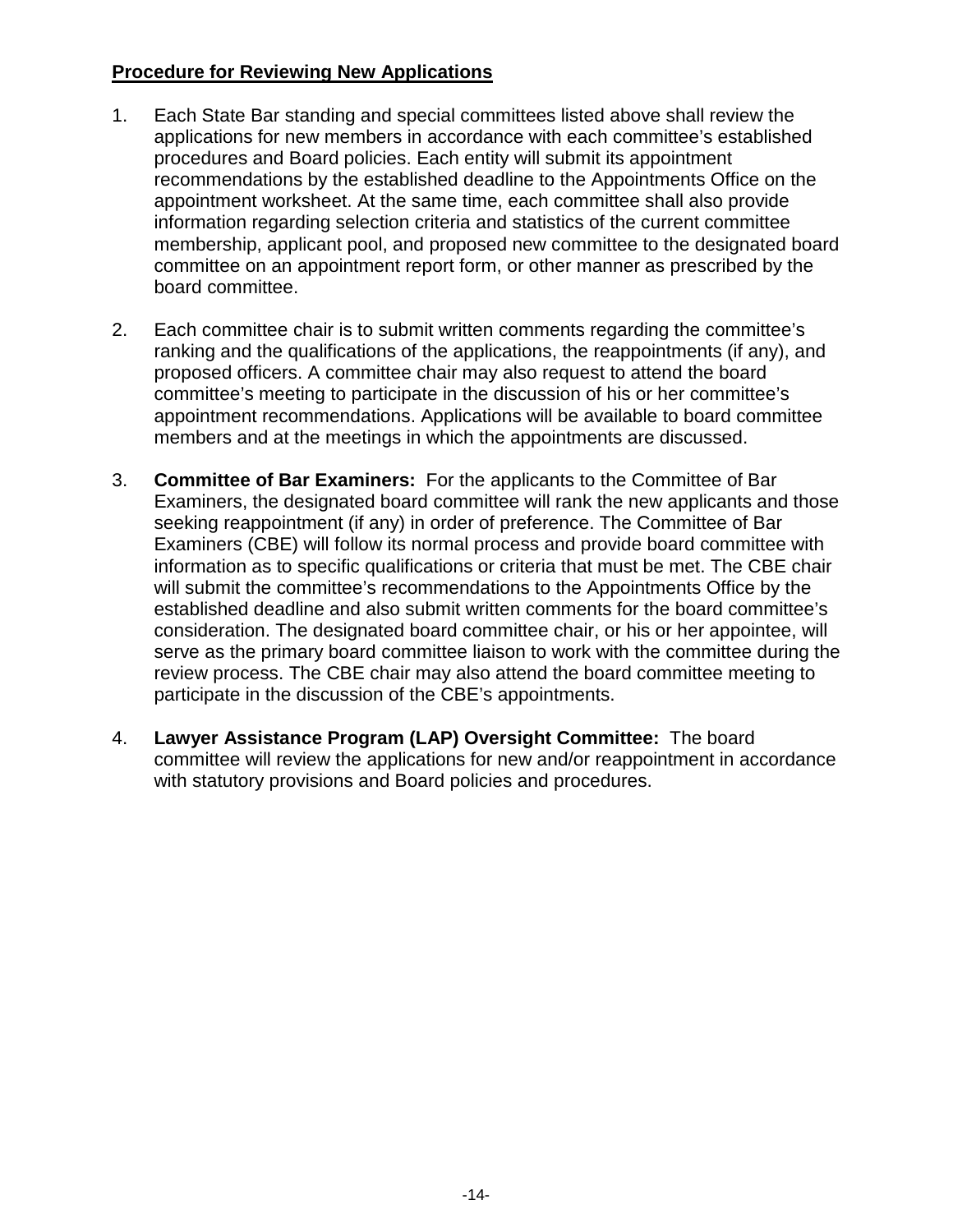## **Procedure for Officer and Reappointment Nominations**

- 1. Officer and reappointment candidates will be selected in accordance with each committee's established written procedures and pursuant to Board policy. Information regarding the selection criteria and procedure for officer consideration is to be made available to each committee member.
- 2. The officer and reappointment nominations will to be submitted in writing by each committee chair by the established deadline to the Appointments Administrator.
- 3. **Committee of Bar Examiners:** At its discretion, the designated board committee may appoint interview candidates for chair and/or vice chair; the interview team shall include the current CBE chair.
- 4. **LAP Oversight Committee:**Pursuant to Board policy and the LAP rules, at its discretion, the board committee may interview the candidates for chair and vice chair.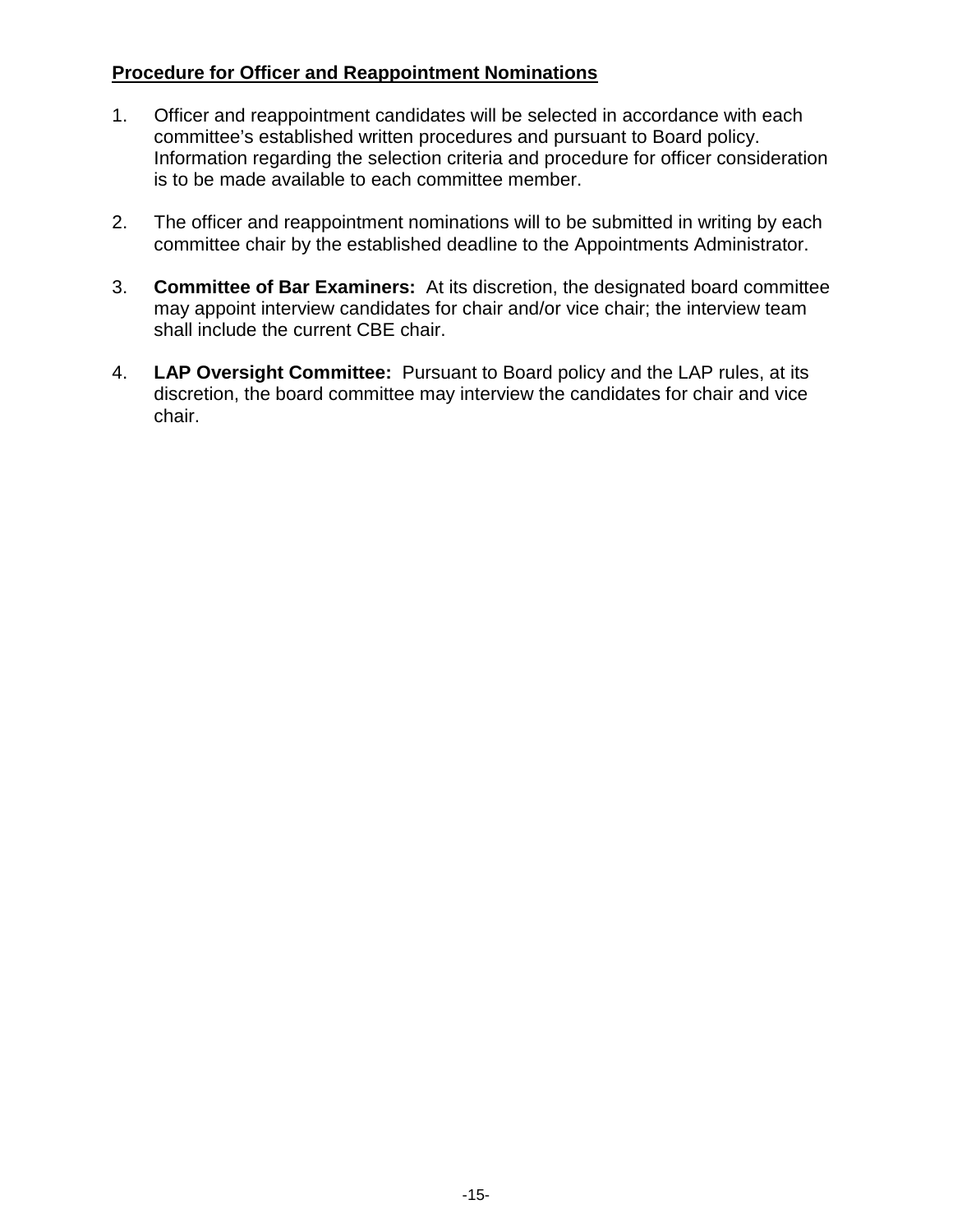## **Section Executive Committees**

Antitrust UCL and Privacy Business Law (BLS) Criminal Law Environmental Law Family Law (FLEXCOM) Intellectual Property Law (IP) International Law Labor and Employment Law Law Practice Management and Technology (LPMT) **Litigation** Public Law Real Property Law Solo and Small Firm Taxation Trusts and Estates (TEXCOM) Workers' Compensation

## **Procedure for Reviewing New Applications**

- 1. The applications will be reviewed by each of the section executive committees in accordance with the section's established procedures and Board policies. By the established deadline, the section's appointment recommendations will be submitted to the Appointments Office on the appointment worksheet, and each executive committee shall also provide information regarding selection criteria and statistics of the current committee membership, applicant pool, and proposed new committee to the designated board committee on an appointment report form, or other manner as prescribed by the board committee.
- 2. Each section chair is to submit written comments regarding the committee's ranking and the qualifications of the applications, the reappointments (if any), and the proposed officers. A section chair or representative may attend the board committee meeting to participate in the discussion of his or her committee's appointment nominations. Applications will be available to the board committee members and at the meetings in which appointments are discussed.

## **Procedure for Officer and Reappointment Nominations**

- 1. Officer and reappointment candidates will be selected in accordance with each section's established written procedures and pursuant to Board policies and the State Bar's regulations. Each executive committee member is to be notified of the qualifications desired for officer candidates and the procedure for being considered.
- 2. The officer and reappointment nominations will be submitted in writing by the section by the established deadline to the Appointments Administrator.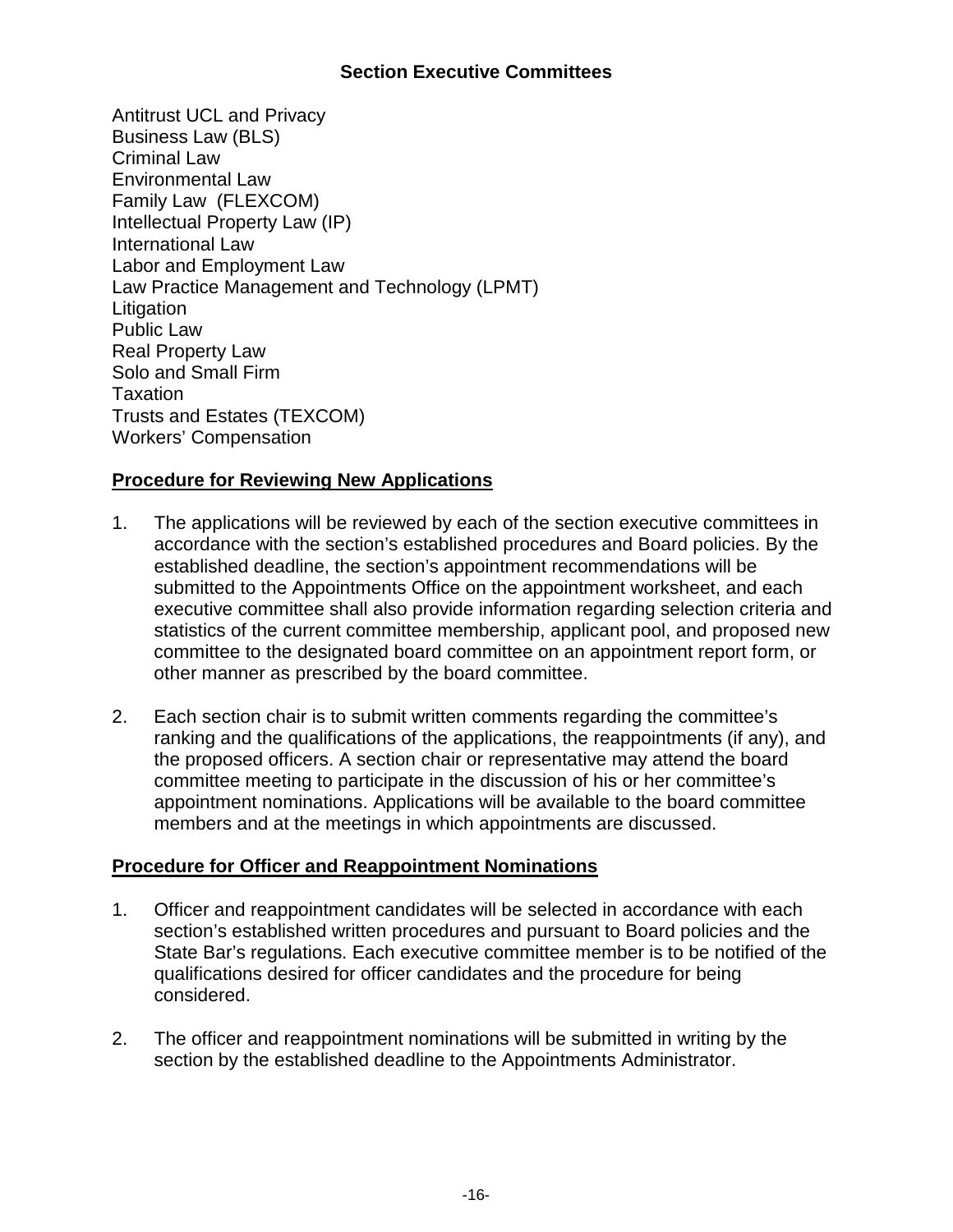## **Procedure for Section Executive Committees**

- 1. Section appointment recommendations will be placed on the consent agenda for the appropriate board committee, with any committee member retaining the right to remove any section's recommendation from consent in order to allow for fuller discussion. If any section's recommended slate of appointments is to be removed from the board committee's consent agenda, it should be removed in its entirety;
- 2. The section having offered the recommendation will be notified and invited to participate in the committee's discussion of its recommendation. All section appointment recommendations that are passed by the committee will be placed on the consent agenda of a the Board;
- 3. As soon as is practicable following the board committee meeting, the list of all those section appointment recommendations passed by the appropriate board committee will be compiled and distributed to all members of the Board, who may notify the Secretary of the State Bar that the item should be removed from the Board's consent agenda.
- 4. Any section offering an appointment recommendation that has been deferred will be notified and invited to participate in the Board's discussion of that appointment.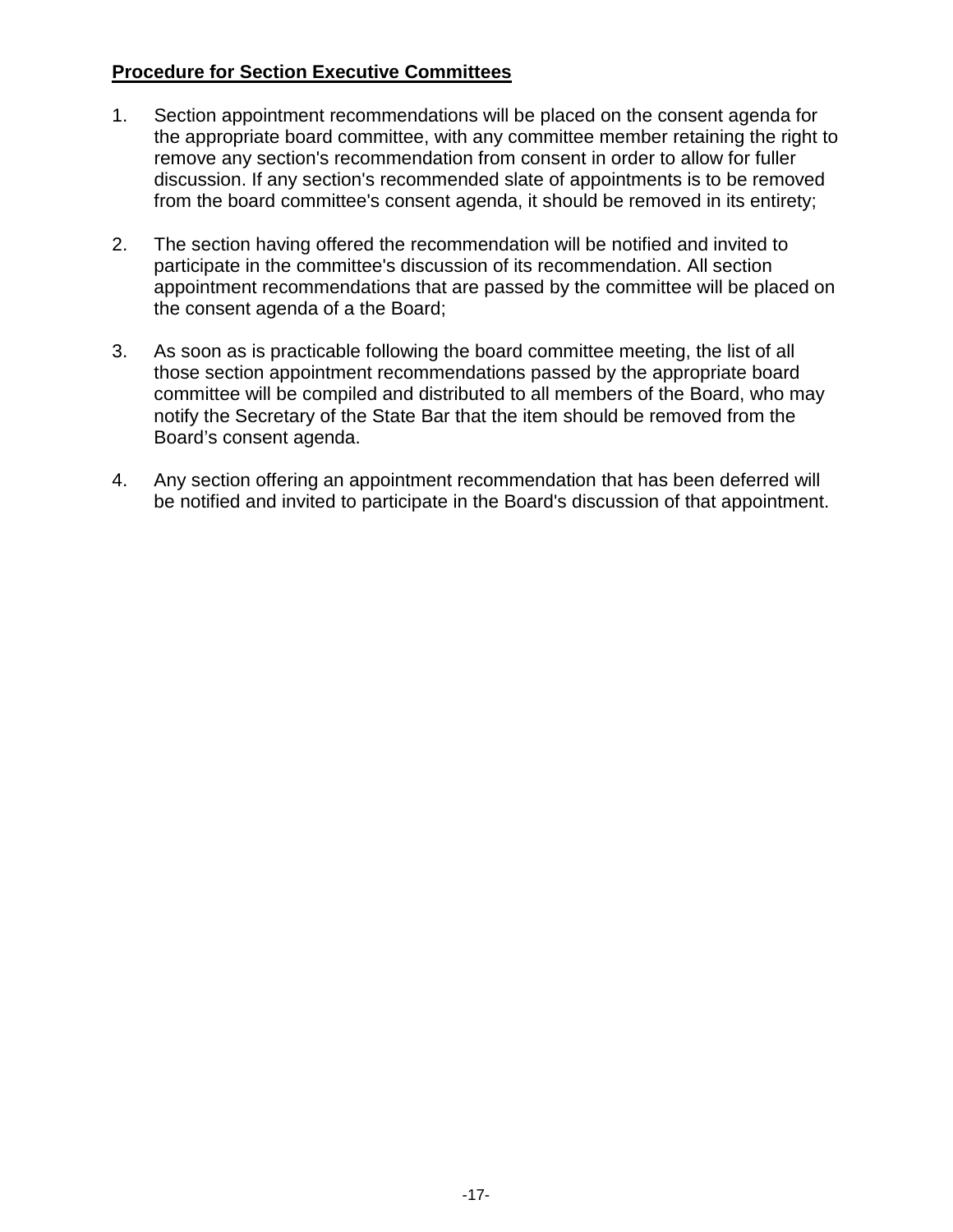## **Judicial Nominees Evaluation (JNE) Commission**

### **Procedure for Reappointment and Officer Candidate**

- 1. In accordance with established procedures, the JNE chair will submit a written evaluation of the reappointment and officer candidates and will receive copies of the reappointment applications. The JNE chair will discuss the appointment considerations for the coming year with the chair of the board committee charged with appointment screening.
- 2. The board committee members will receive copies of the evaluations by the JNE chair and the reappointment applications. The board committee members will vote on the recommendations for reappointment and on the officer candidates.
- 3. At its discretion, the board committee may interview the officer candidates.

#### **Procedure for New Applicants**

The board committee members and the JNE leadership will review and rank applicants. The rankings will be submitted to the Appointments Administrator, and compiled and prepared for consideration at the board committee's designated meeting. The number of reappointments will determine the number of available positions for new members.

## **Review Committee of the JNE Commission**

#### **Procedure for Review**

The designated board committee will consider the annual chair and member recommendations in accordance with Rule 7.66 of the Rules of the Commission on Judicial Nominees Evaluation.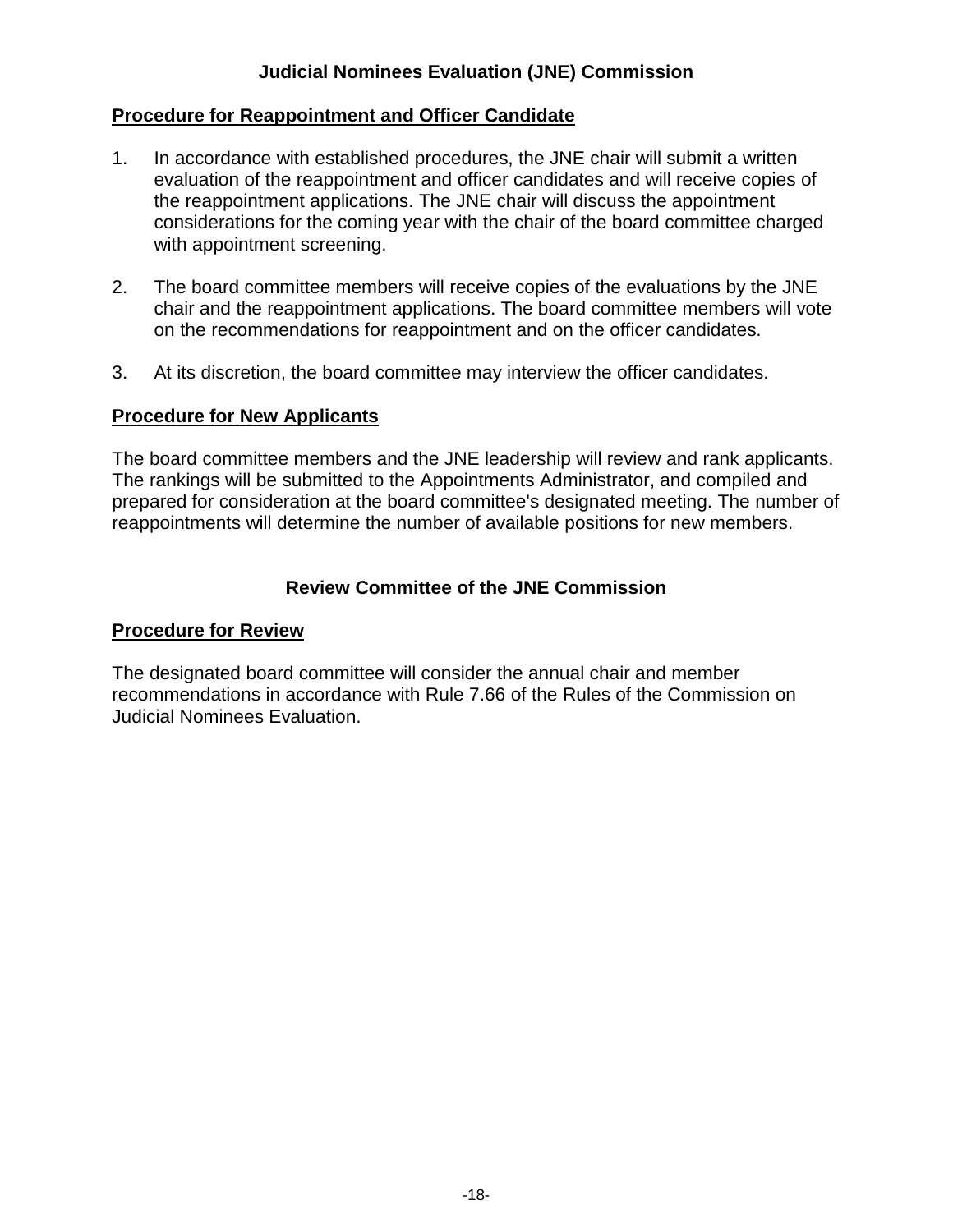## **JNE Appointment Policy:**

**Procedure for Appointment of the Commission on Judicial Nominees Evaluation** 

**(Source: Board Resolutions June 1990; January 1993; July 1997; September 1997, December 2004, June 2005, July 2009, January 2012)**

The mission of the Commission on Judicial Nominees Evaluation is to assist the Governor in the judicial selection process and thereby to promote a California judiciary of quality and integrity by providing independent, comprehensive, accurate, and fair evaluations of candidates for judicial appointment and nomination.

In order to assure that the Commission on Judicial Nominees Evaluation is "broadly representative of the ethnic, sexual and racial diversity of the population of California" as required by section 12011.5 of the Government Code and fulfills Board policies on diversity and tenure, the Board hereby establishes the following procedures to govern appointment of commissioners:

- a. Commissioners shall be appointed by the Board of Trustees upon recommendation of the board committee designated to review appointments to State Bar committees.
- b. All appropriate diversity considerations shall be taken into account in making recommendations and appointments, including, but not limited to, legally mandated criteria and Board policies on diversity and criteria for membership on State Bar appointed entities from time to time in effect. Without limiting the generality of the foregoing, recommendations and appointments shall be made having in mind the desirability of appropriate geographical diversity of membership on the Commission.
- c. Subject to the other provisions of this procedure statement, the pool of nominees to be considered by the board committee shall consist of all persons who have filed a written application form and requisite documents for appointment or reappointment by the predetermined deadline.

The designated board appointments committee, or its designee, shall interview selected applicants for appointment and shall interview persons wishing to serve as chair or vice chair. [On September 10, 1997, due to cost controls in effect, the Board waived this requirement.]

The board committee handling appointments, or its designee, shall solicit written feedback on the performance of commissioners seeking reappointment from the current chair, the Commission staff, the JNE Review Committee, the members of the Board, the Governor's Office, and other sources as may be deemed appropriate by the Board. Commissioners seeking reappointment shall complete an application designated for that purpose.

d. The terms of office shall be determined by the Board of Trustees, upon consideration of appropriate deadlines and procedures affecting the Commission's operation. Commissioners shall not serve for more than three consecutive oneyear terms except they may serve a fourth year as chair. It shall not be assumed that a vice-chair will necessarily be appointed chair.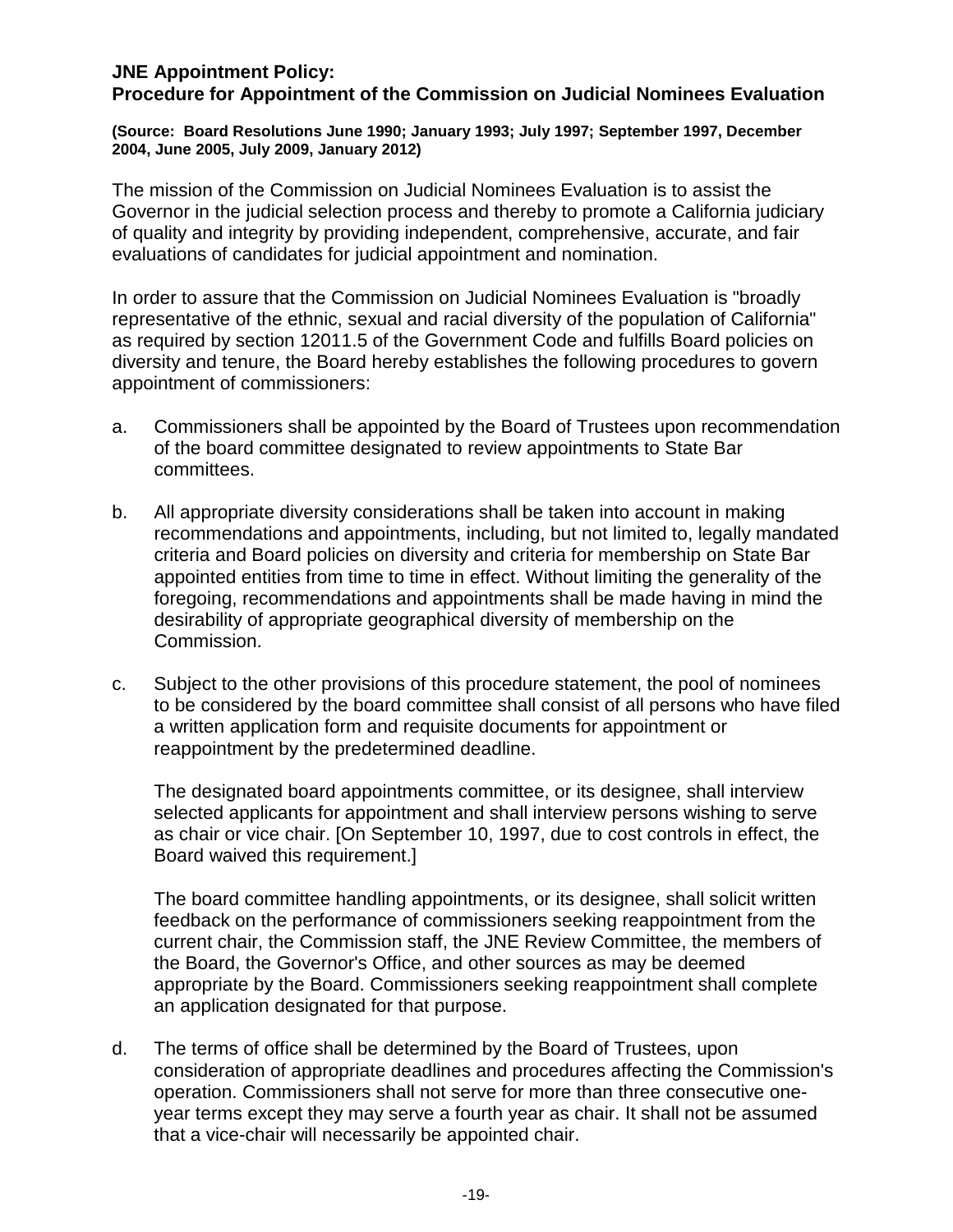e. The application shall solicit information regarding the applicant, including but not limited to, his or her background, relevant qualifications to serve on the Commission, legal, professional and/or volunteer experience, reasons for wishing to serve on the Commission, ability to make the substantial time commitment required of commissioners, and availability and willingness to attend any scheduled interview and the Orientation-Training session.

At a time calculated to give reasonable notice to applicants that the Board will make appointments and to give applicants the opportunity to apply for such appointments, the designated staff of the State Bar shall publish application information in State Bar publications and circulate notice to legal or other newspapers in California, to the Board, to local, specialty and minority bars, and to law-related and other organizations. The board committee, or its designee, may solicit further applications from Board members or other sources in order to attain the required diversity and/or quality in the pool of applicants.

- f. Membership on the Commission shall include the ratio of attorney members and public members, as required by section 12011.5(b) of the Government Code. The attorney members serving on the Commission shall be active members in good standing. Particular consideration will be given to attorney applicants who have substantial litigation, trial and/or appellate experience. To the extent practical, the public members shall be persons who have never been members of the State Bar or admitted to practice before any court in the United States.
- g. The Commission membership includes at least one former member of the judiciary, with a preference for those with appellate backgrounds.

The Commission shall consist of no more than 38 members. The exact number of commissioners shall be left to the discretion of the Board of Trustees.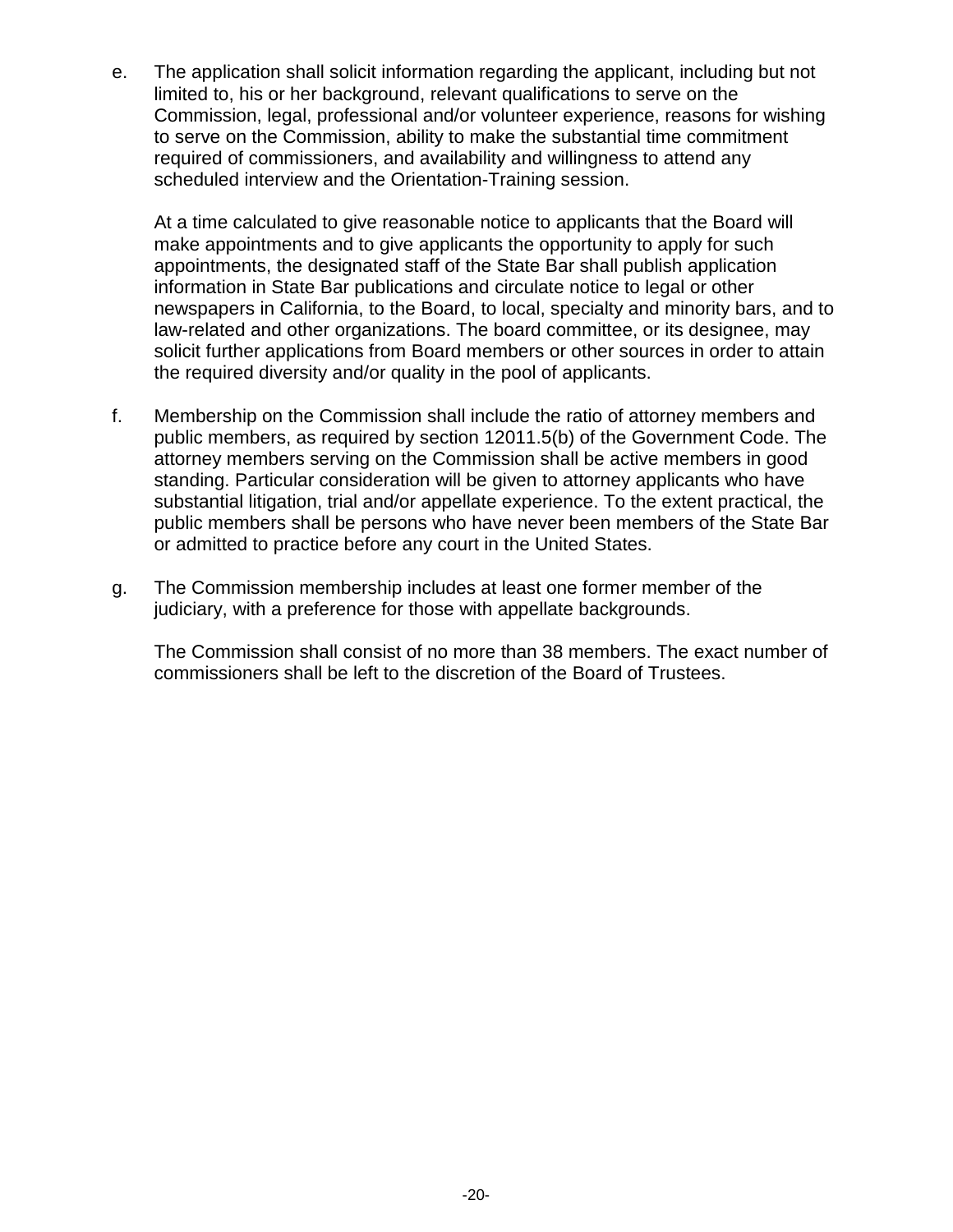## **American Bar Association (ABA) House of Delegates**

## **Procedure for Reappointment and/or New Applications**

- 1. The designated board committee members will review and rank the applicants, keeping in mind the Board's policies regarding diversity and the Board's selection guidelines for appointments to the ABA House of Delegates.
- 2. At its discretion, the board committee may interview the applicants.
- 3. The rankings will be submitted to the Appointments Administrator, and compiled and prepared for consideration at the designated meeting.

#### **Appointment Policy: Selection Guidelines for ABA House of Delegates**

#### **(Source: Board Resolutions March 2002, March 2006)**

The State Bar will strive to appoint members from its applicant pool meeting the following guidelines:

- One (1) delegate who qualifies as the young lawyer representative;
- Up to two (2) delegates to include the most immediate past member of the ABA Board of Governors and any immediate past officer of the ABA from the California ABA Delegation;
- Two (2) members who have not had substantial volunteer experience but who possess the leadership and other skills to be successful delegation members; and,
- Six (6) delegates who have substantial bar experience, especially with the ABA, and are typical of other State Bar appointments.

Unless authorized by the Board, each member of the State Bar's ABA delegation would be eligible for reappointment to no more than three (3) consecutive two-year appointments or a maximum of six (6) consecutive years of service with the delegation. Delegates who have completed such service may apply in the future after a period of not less than two years from the date of the expiration of the delegate's last term of service with the State Bar.

All members will be encouraged to become broadly participant in ABA activities in order to fully represent the interests of California attorneys.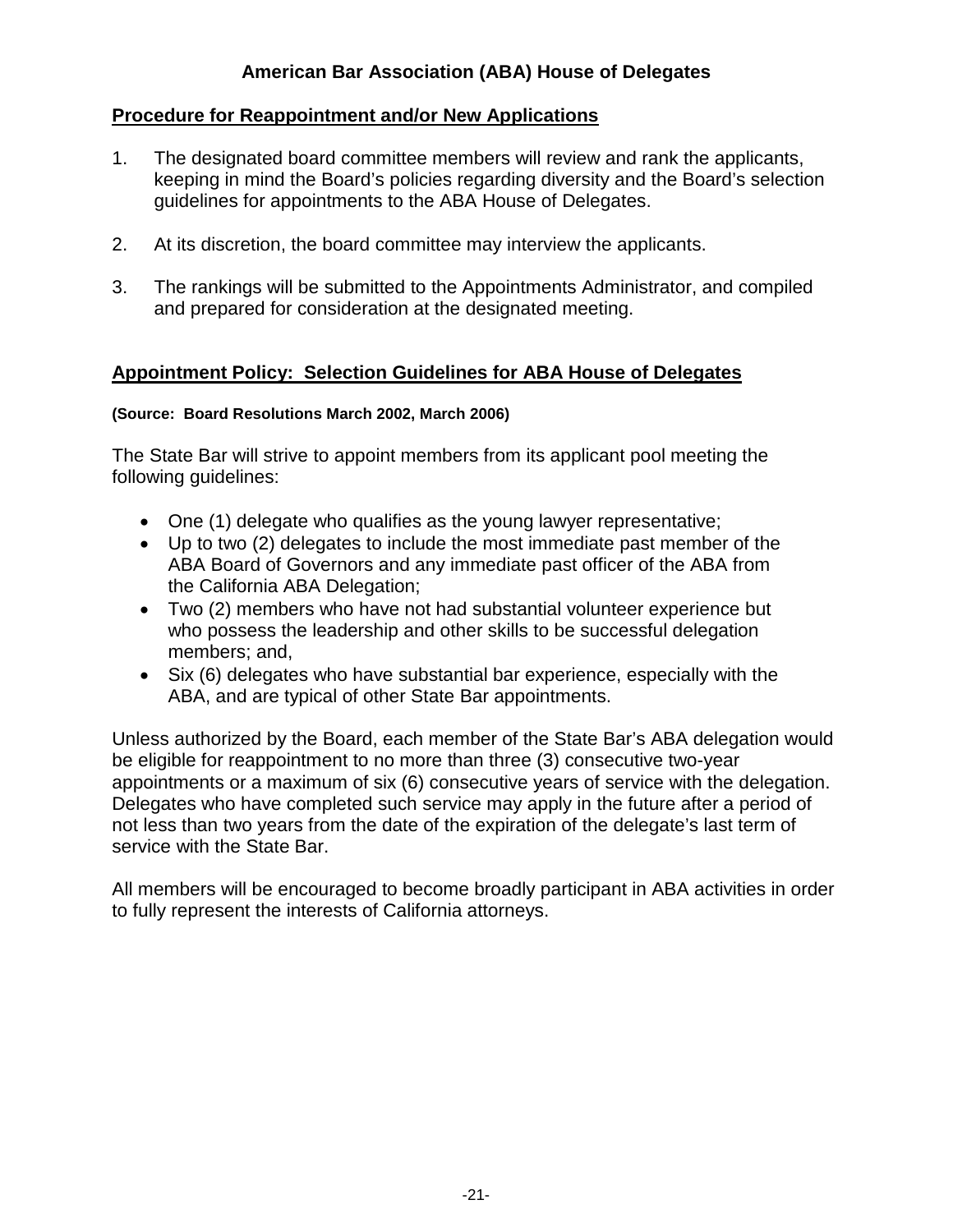## **Procedure for New Applications**

- 1. The designated board committee members will review and rank the applicants, keeping in mind the Board's policies regarding diversity.
- 2. At its discretion, the board committee may interview the applicants.
- 3. The rankings will be submitted to the Appointments Administrator, and compiled and prepared for consideration at the designated meeting.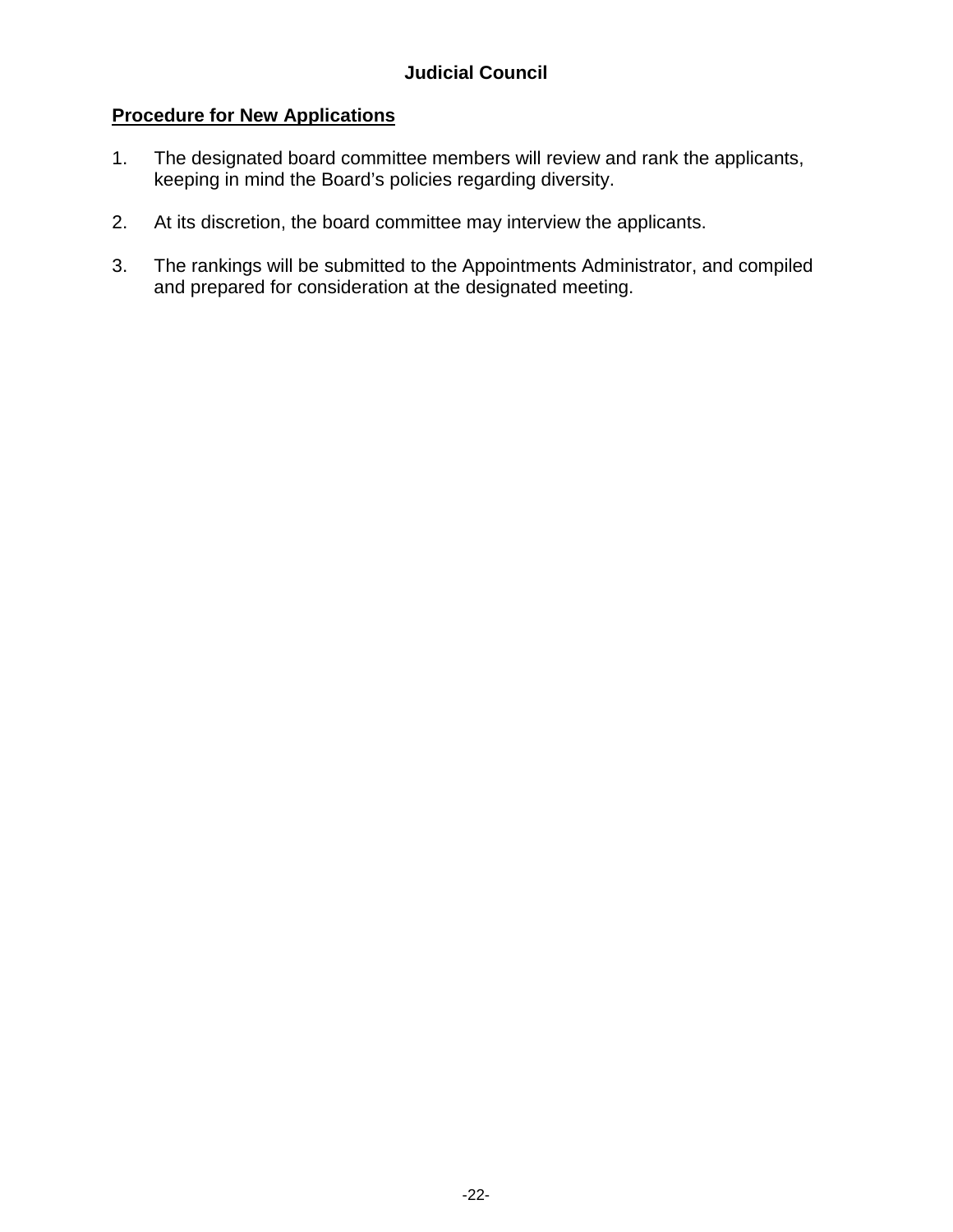## **External Entities**

Law School Council

Legal Services Corporation (LSC) Boards of Directors:

- California Indian Legal Services (CILS)
- California Rural Legal Assistance (CRLA)
- Legal Aid Foundation of Los Angeles (LAFLA)
- Legal Aid Society of Orange County & Community Services of Southeast Los Angeles County (LASOC)
- Legal Services of Northern California (LSNC)

## **Procedure for Review**

For each of the above entities, the designated board committee will consider the annual appointment recommendations in accordance with the established procedures and policies governing these entities.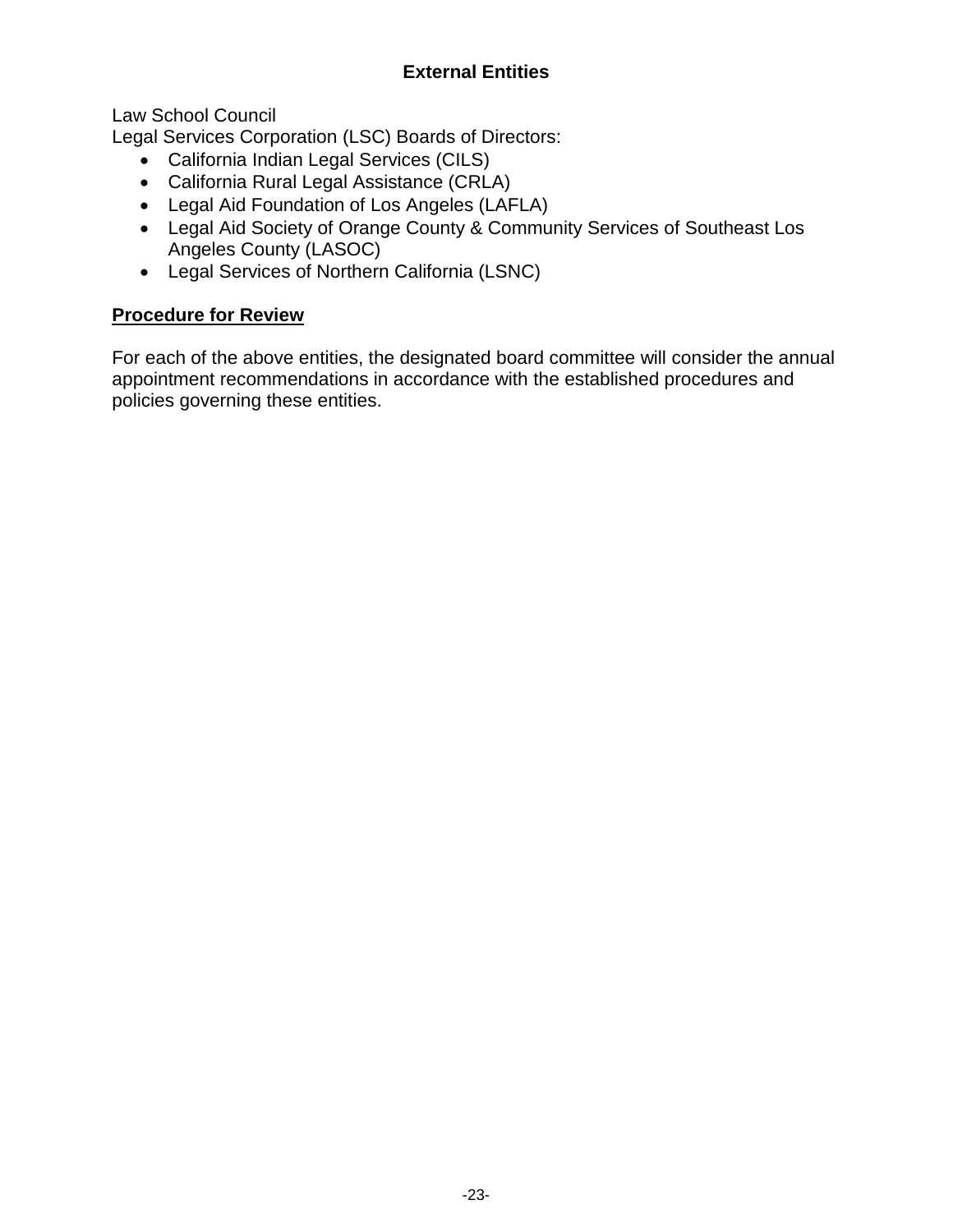#### **BOARD LIAISON POLICY (Source: Board Resolution September 2004)**

#### **A. Assignment of Board Members to Specific Committees**

- 1. Each member of the Board of Trustees will be assigned by the President to serve as a Liaison or Outreach Coordinator for one or more of the State Bar standing committees, special boards, committees and commissions, and section executive committees, taking into consideration each member's preferences as much as possible, with an eye toward getting as much actual contact between the Board members and the committee.
- 2. To the extent possible, the Board member will continue with this relationship for three years.
- 3. Each year the President may adjust the assignments to accommodate incoming Board members and changes in Board member preferences.
- 4. Each Board member liaison will attend at least one meeting of one of his or her assigned committees during each committee year.
- 5. Board members' travel expenses to attend the meetings will be reimbursed in accordance with established Board and State Bar policies (e.g., the State Bar will reimburse travel expenses for no more than two Board liaison attending the same committee meeting).
- 6. **Committee of Bar Examiners and Commission on Judicial Nominees Evaluation:** The VIC or its successor chair, vice chair and members will serve as the liaison contacts and coordinators for communications and attendance at meetings.
- 7. **Sections:** Liaisons assigned to section executive committees are required to attend the executive committee meetings of their assigned entity at the Annual Meeting at a minimum and are also strongly encouraged to also attend the Section Education Institute and the Spring Summit. Representatives from the Task Force shall be invited to the Board's annual planning meeting.

#### **B. Liaison/Coordinator Responsibilities at Meetings**

- 1. Demonstrate to committee members that their work is known by the Board and appreciated.
- 2. Ascertain areas where committee needs help.
- 3. Ask about and listen to goals and projects of the committee. Do they overlap in any way with other projects?
- 4. Report on and answer questions, if able, about Board activities and goals.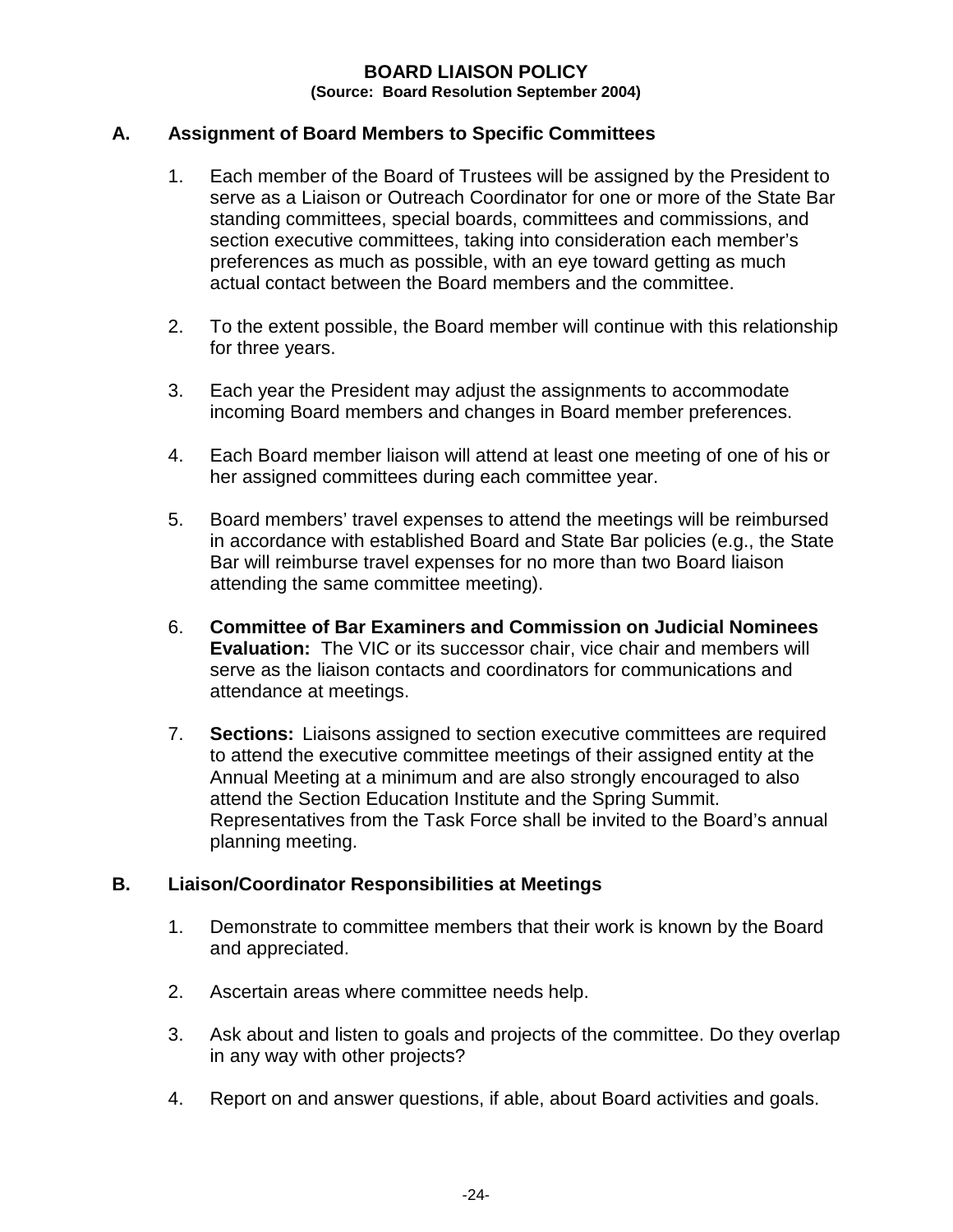5. Report to VIC or its successor and the Board on the date of the visit and feedback from the committee, e.g., describe any issues or concerns

## **C. Process re Notice and Attendance**

- 1. Staff will e-mail notices of upcoming committee meetings to Board members and to the extent practical, the notice will be at least one month in advance of the meeting. The e-mail distribution will be scheduled approximately every two weeks to include any last minute scheduling.
- 2. For committee's that have full advance calendars, staff shall provide the meeting calendars to the appropriate Board members as soon as the annual calendars are available.
- 3. Board members who wish to attend a committee meeting should contact the Coordinator to advise him or her of the meetings they plan to attend.
- 4. A typical visit would last 1-1/2 to 2 hours. Visiting Board members should be encouraged to visit just prior to or after the lunch hour and during the lunch hour.
- 5. The Board Liaisons/Coordinators are to notify committee staff of the meetings they plan to attend so that staff may coordinate catering, distribution of agenda materials, etc.
- 6. Following a meeting, committee staff should e-mail the designated staff coordinator the names of the Board members who attended the meeting.

#### **D. Attendance at Committee Meetings Held at State Bar Conferences**

- 1. A Board member will attend each and every meeting of the State Bar standing, section executive and special committees held at State Bar Conferences, including but not limited to the Section Education Institute, Spring Summit, Bar Leadership Conferences, and State Bar Annual Meeting.
- 2. All Board members shall be encouraged to attend the Section Education Institute and the Spring Summit, pending fiscal feasibility and approval of Planning re budget issues.
- 3. Board members should notify the designated staff as to which meetings they plan to attend and staff will coordinate the information with the President, designated board committee chair, and the committees.